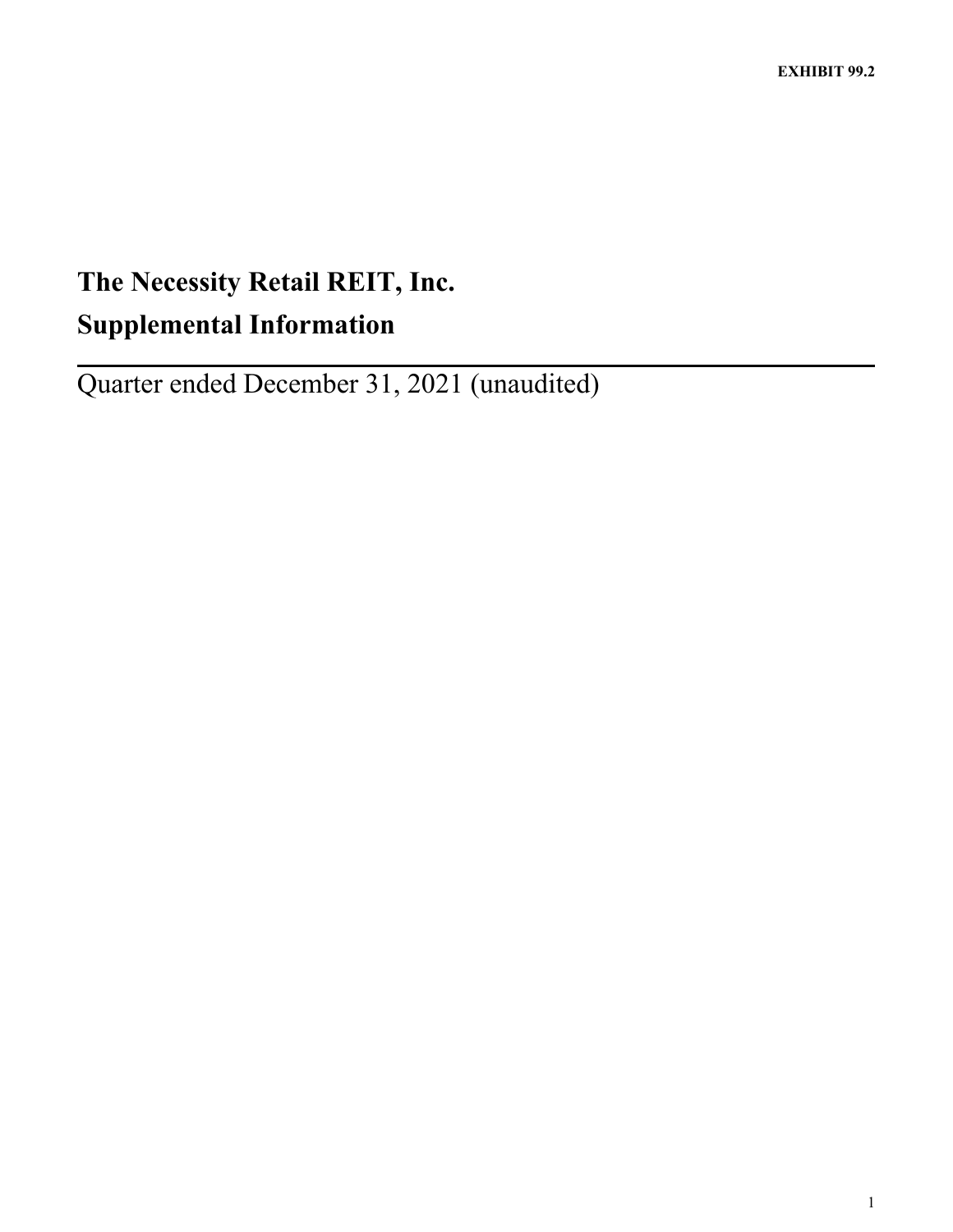### **Quarter Ended December 31, 2021 (Unaudited)**

### **Table of Contents**

| Item                                         | Page |
|----------------------------------------------|------|
| Non-GAAP Definitions                         | 3    |
| Key Metrics                                  | 6    |
| <b>Consolidated Balance Sheets</b>           | 8    |
| <b>Consolidated Statements of Operations</b> | 9    |
| Non-GAAP Measures                            | 10   |
| Debt Overview                                | 12   |
| <b>Future Minimum Lease Rents</b>            | 13   |
| Top Ten Tenants                              | 14   |
| Diversification by Property Type             | 15   |
| Diversification by Geography                 | 16   |
| Lease Expirations                            | 17   |

Please note that totals may not add due to rounding.

### **Forward-looking Statements:**

This supplemental package of The Necessity Retail REIT, Inc. (the "Company") includes "forward looking statements." These forward-looking statements involve risks and uncertainties that could cause the outcome to be materially different. In addition, words such as "may," "will," "seeks," "anticipates," "believes," "estimates," "expects," "plans," "intends," "should" or similar expressions indicate a forward-looking statement, although not all forward-looking statements include these words. These forward-looking statements are subject to risks, uncertainties and other factors, many of which are outside of the Company's control, which could cause actual results to differ materially from the results contemplated by the forward-looking statements. These risks and uncertainties include the potential adverse effects of the ongoing global COVID-19 pandemic, including actions taken to contain or treat COVID-19, on the Company, the Company's tenants and the global economy and financial markets, as well as those set forth in the Risk Factors section of the Company's most recent Annual Report on Form 10-K for the year ended December 31, 2020 filed February 25, 2021 and all other filings filed with the Securities and Exchange Commission after that date. Further, forward-looking statements speak only as of the date they are made, and the Company undertakes no obligation to update or revise forward-looking statements to reflect changed assumptions, the occurrence of unanticipated events or changes to future operating results over time, unless required by law.

### **Accounting Treatment of Rent Deferrals/Abatements**

The majority of the concessions granted to the Company's tenants as a result of the COVID-19 pandemic are rent deferrals or temporary rent abatements with the original lease term unchanged and collection of deferred rent deemed probable. The Company's revenue recognition policy requires that it must be probable that the Company will collect virtually all of the lease payments due and does not provide for partial reserves, or the ability to assume partial recovery. In light of the COVID-19 pandemic, the FASB and SEC agreed that for leases where the total lease cash flows will remain substantially the same or less than those after the COVID-19 related effects, companies may choose to forgo the evaluation of the enforceable rights and obligations of the original lease contract as a practical expedient and account for rent concessions as if they were part of the enforceable rights and obligations of the parties under the existing lease contract. As a result, rental revenue used to calculate Net Income and NAREIT FFO has not been, and the Company does not expect it to be, significantly impacted by these types of deferrals. In addition, since the Company currently believes that these deferral amounts are collectable, they have been excluded from the increase in straight-line rent for AFFO purposes the amounts recognized under GAAP relating to these types of rent deferrals. Conversely, for abatements where contractual rent has been reduced, the reduction is reflected over the remaining lease term for accounting purposes but represents a permanent reduction and the Company has, accordingly, reduced its AFFO.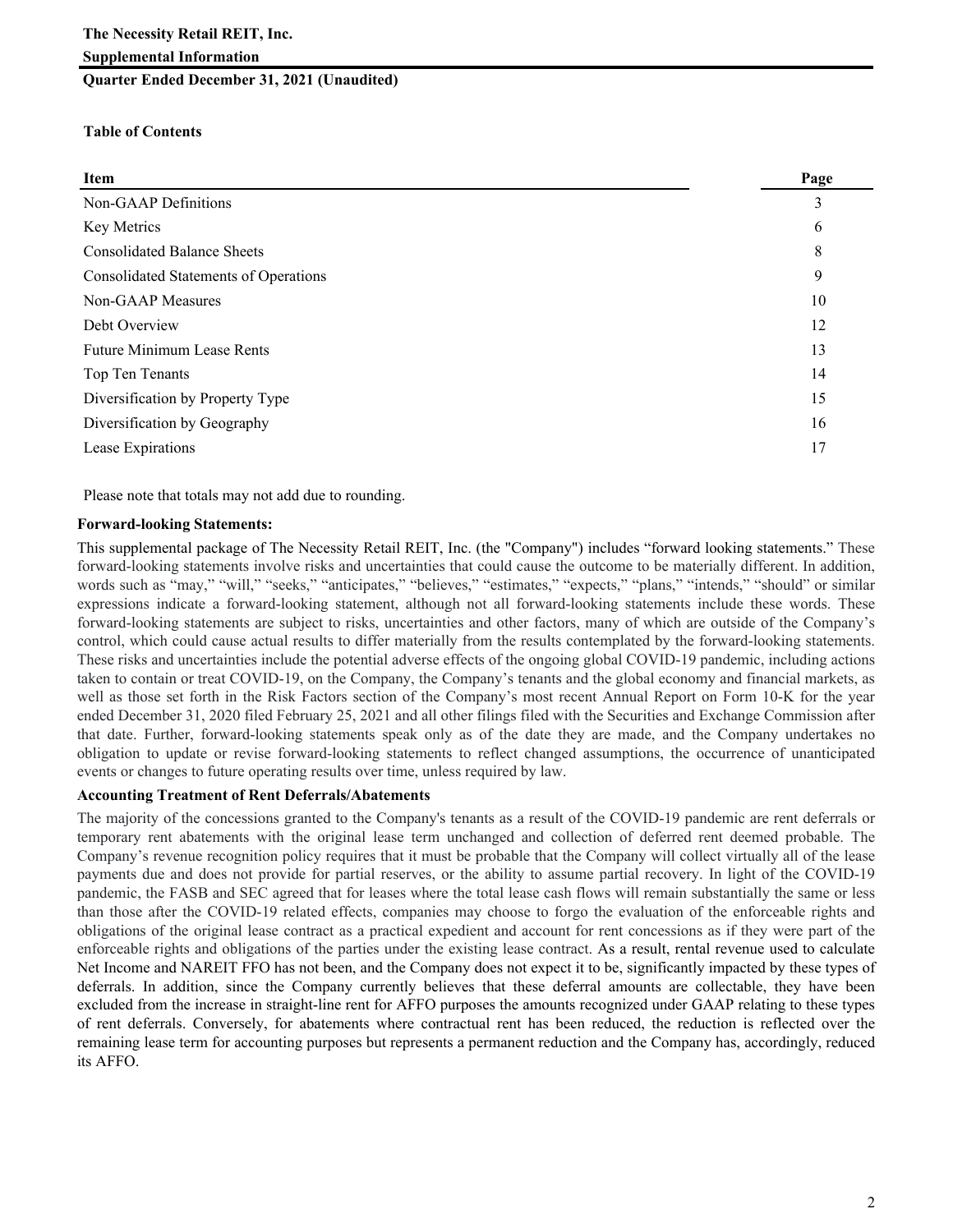### **Quarter Ended December 31, 2021 (Unaudited)**

#### **Non-GAAP Financial Measures**

This section discusses non-GAAP financial measures we use to evaluate our performance, including Funds from Operations ("FFO"), Adjusted Funds from Operations ("AFFO"), Adjusted Earnings before Interest, Taxes, Depreciation and Amortization ("Adjusted EBITDA"), Net Operating Income ("NOI") and Cash Net Operating Income ("Cash NOI"). While NOI is a property-level measure, AFFO is based on total Company performance and therefore reflects the impact of other items not specifically associated with NOI such as, interest expense, general and administrative expenses and operating fees to related parties. Additionally, NOI as defined herein, does not reflect an adjustment for straight-line rent but AFFO does. A description of these non-GAAP measures and reconciliations to the most directly comparable GAAP measure, which is net income (loss), is provided below. Adjustments for unconsolidated partnerships and joint ventures are calculated to exclude the proportionate share of the non-controlling interest to arrive at FFO, AFFO and NOI attributable to stockholders.

### *Caution on Use of Non-GAAP Measures*

FFO, AFFO, Adjusted EBITDA, NOI and Cash NOI should not be construed to be more relevant or accurate than the current GAAP methodology in calculating net income or in its applicability in evaluating our operating performance. The method utilized to evaluate the value and performance of real estate under GAAP should be construed as a more relevant measure of operational performance and considered more prominently than the non-GAAP measures.

Other REITs may not define FFO in accordance with the current National Association of Real Estate Investment Trusts ("NAREIT"), an industry trade group, definition (as we do), or may interpret the current NAREIT definition differently than we do, or may calculate AFFO differently than we do. Consequently, our presentation of FFO and AFFO may not be comparable to other similarly-titled measures presented by other REITs.

We consider FFO and AFFO useful indicators of our performance. Because FFO and AFFO calculations exclude such factors as depreciation and amortization of real estate assets and gains or losses from sales of operating real estate assets (which can vary among owners of identical assets in similar conditions based on historical cost accounting and useful-life estimates), FFO and AFFO presentations facilitate comparisons of operating performance between periods and between other REITs in our peer group.

As a result, we believe that the use of FFO and AFFO, together with the required GAAP presentations, provide a more complete understanding of our performance, including relative to our peers and a more informed and appropriate basis on which to make decisions involving operating, financing, and investing activities. However, FFO and AFFO are not indicative of cash available to fund ongoing cash needs, including the ability to pay cash dividends. Investors are cautioned that FFO and AFFO should only be used to assess the sustainability of our operating performance excluding these activities, as they exclude certain costs that have a negative effect on our operating performance during the periods in which these costs are incurred.

### *Funds from Operations and Adjusted Funds from Operations*

#### *Funds from Operations*

Due to certain unique operating characteristics of real estate companies, as discussed below, NAREIT, an industry trade group, has promulgated a performance measure known as FFO, which we believe to be an appropriate supplemental measure to reflect the operating performance of a REIT. FFO is not equivalent to net income or loss as determined under GAAP.

We calculate FFO, a non-GAAP measure, consistent with the standards established over time by the Board of Governors of NAREIT, as restated in a White Paper and approved by the Board of Governors of NAREIT effective in December 2018 (the "White Paper"). The White Paper defines FFO as net income or loss computed in accordance with GAAP, excluding depreciation and amortization related to real estate, gains and losses from sales of certain real estate assets, gain and losses from change in control and impairment write-downs of certain real estate assets and investments in entities when the impairment is directly attributable to decreases in the value of depreciable real estate held by the entity. Adjustments for consolidated partially-owned entities (including our Operating Partnership) and equity in earnings of unconsolidated affiliates are made to arrive at our proportionate share of FFO attributable to our stockholders. Our FFO calculation complies with NAREIT's definition.

The historical accounting convention used for real estate assets requires straight-line depreciation of buildings and improvements, and straight-line amortization of intangibles, which implies that the value of a real estate asset diminishes predictably over time. We believe that, because real estate values historically rise and fall with market conditions, including inflation, interest rates, unemployment and consumer spending, presentations of operating results for a REIT using historical accounting for depreciation and certain other items may be less informative. Historical accounting for real estate involves the use of GAAP. Any other method of accounting for real estate such as the fair value method cannot be construed to be any more accurate or relevant than the comparable methodologies of real estate valuation found in GAAP. Nevertheless, we believe that the use of FFO, which excludes the impact of real estate related depreciation and amortization, among other things, provides a more complete understanding of our performance to investors and to management, and when compared year over year, reflects the impact on our operations from trends in occupancy rates, rental rates, operating costs, general and administrative expenses, and interest costs, which may not be immediately apparent from net income.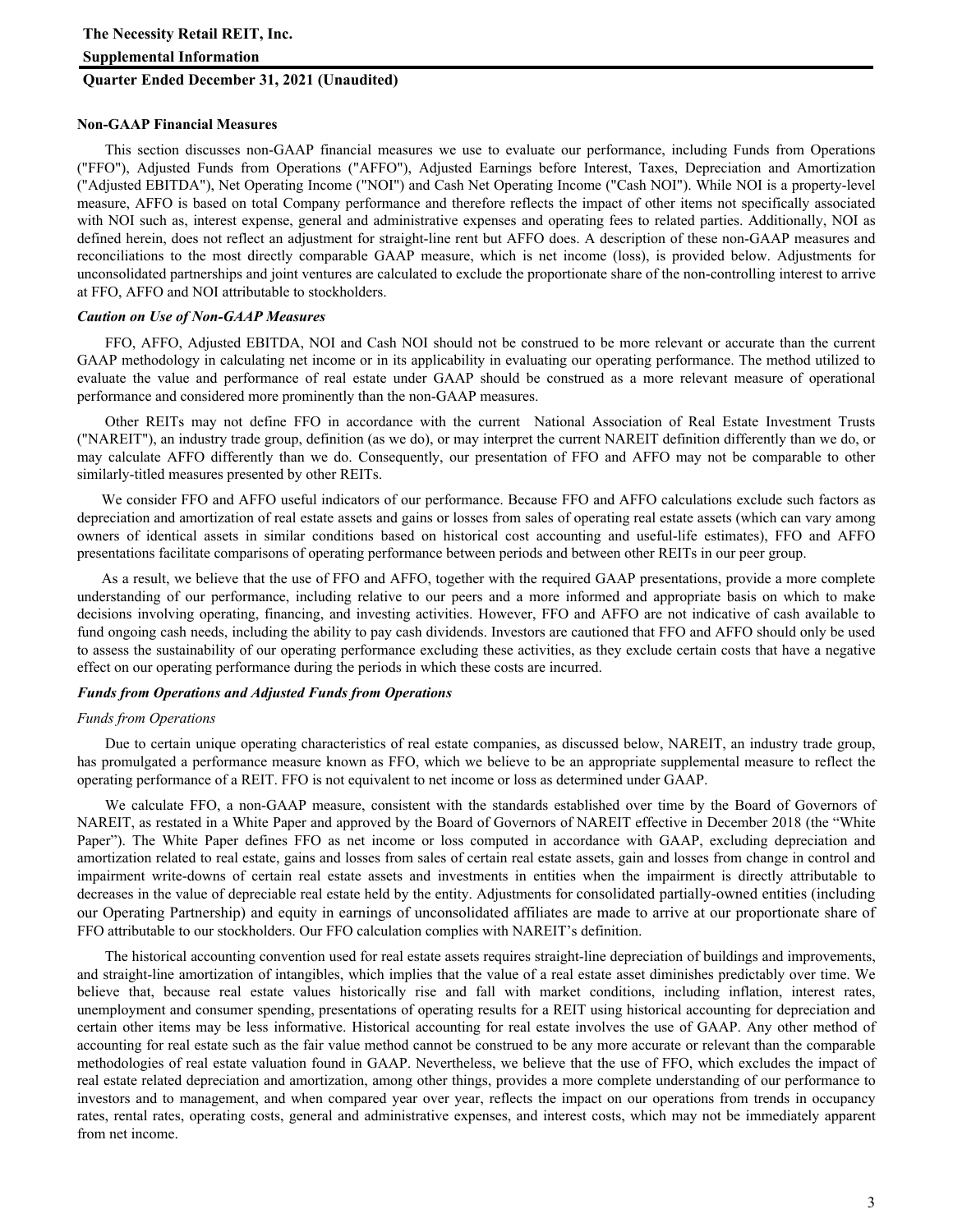## **The Necessity Retail REIT, Inc. Supplemental Information**

### **Quarter Ended December 31, 2021 (Unaudited)**

### *Adjusted Funds from Operations*

In calculating AFFO, we start with FFO, then we exclude certain income or expense items from AFFO that we consider to be more reflective of investing activities, such as non-cash income and expense items and the income and expense effects of other activities that are not a fundamental attribute of our day to day operating business plan, such as amounts related to litigation arising out of the Company's 2017 merger with American Realty Capital - Retail Centers of America, Inc. (the "Merger"). These amounts include legal costs incurred as a result of the litigation, portions of which have been and may in the future be reimbursed under insurance policies maintained by us. Insurance reimbursements are deducted from AFFO in the period of reimbursement. We believe that excluding the litigation costs and subsequent insurance reimbursements related to litigation arising out of the Merger helps to provide a better understanding of the operating performance of our business. Other income and expense items also include early extinguishment of debt and unrealized gains and losses, which may not ultimately be realized, such as gains or losses on derivative instruments and gains and losses on investments. In addition, by excluding non-cash income and expense items such as amortization of above-market and below-market leases intangibles, amortization of deferred financing costs, straight-line rent, and share-based compensation related to restricted shares and the multi-year outperformance agreement from AFFO, we believe we provide useful information regarding those income and expense items which have a direct impact on our ongoing operating performance.

In calculating AFFO, we exclude certain expenses which under GAAP are characterized as operating expenses in determining operating net income (loss). All paid and accrued merger, acquisition and transaction related fees and certain other expenses negatively impact our operating performance during the period in which expenses are incurred or properties are acquired will also have negative effects on returns to investors but are not reflective of our on-going performance. In addition, legal fees and expense associated with COVID-19-related lease disputes involving certain tenants negatively impact our operating performance but are not reflective of our on-going performance. Further, under GAAP, certain contemplated non-cash fair value and other non-cash adjustments are considered operating non-cash adjustments to net income (loss). In addition, as discussed above, we view gains and losses from fair value adjustments as items which are unrealized and may not ultimately be realized and not reflective of ongoing operations and are therefore typically adjusted for when assessing operating performance. Excluding income and expense items detailed above from our calculation of AFFO provides information consistent with management's analysis of our operating performance. Additionally, fair value adjustments, which are based on the impact of current market fluctuations and underlying assessments of general market conditions but can also result from operational factors such as rental and occupancy rates, may not be directly related or attributable to our current operating performance. By excluding such changes that may reflect anticipated and unrealized gains or losses, we believe AFFO provides useful supplemental information. By providing AFFO, we believe we are presenting useful information that can be used, among other things, to assess our performance without the impact of transactions or other items that are not related to our portfolio of properties. AFFO presented by us may not be comparable to AFFO reported by other REITs that define AFFO differently. Furthermore, we believe that in order to facilitate a clear understanding of our operating results, AFFO should be examined in conjunction with net income (loss) as presented in our consolidated financial statements. AFFO should not be considered as an alternative to net income (loss) as an indication of our performance or to cash flows as a measure of our liquidity or ability to pay dividends. FFO and AFFO for the three months ended September 30, 2021 includes income from a lease termination fee of \$10.4 million, which is recorded in Revenue from tenants in the consolidated statements of operations. While such termination payments occur infrequently, they represent cash income for accounting and tax purposes and as such management believes they should be included in both FFO and AFFO. The income from this termination fee was earned and recorded during the three months ended September 30, 2021, however, we did not receive the cash payment until October 1, 2021. Therefore, the cash payment is part of our cash flows for the period ended December 31, 2021.

### **Adjusted Earnings before Interest, Taxes, Depreciation and Amortization, Net Operating Income and Cash Net Operating Income.**

We believe that Adjusted EBITDA, which is defined as earnings before interest, taxes, depreciation and amortization adjusted for acquisition and transaction-related expenses, other non-cash items such as expense related to our multi-year outperformance agreement with the Advisor and including our pro-rata share from unconsolidated joint ventures, is an appropriate measure of our ability to incur and service debt. Adjusted EBITDA should not be considered as an alternative to cash flows from operating activities, as a measure of our liquidity or as an alternative to net income as an indicator of our operating activities. Other REITs may calculate Adjusted EBITDA differently and our calculation should not be compared to that of other REITs.

NOI is a non-GAAP financial measure used by us to evaluate the operating performance of our real estate. NOI is equal to total revenues, excluding contingent purchase price consideration, less property operating and maintenance expense. NOI excludes all other items of expense and income included in the financial statements in calculating net income (loss). We believe NOI provides useful and relevant information because it reflects only those income and expense items that are incurred at the property level and presents such items on an unleveraged basis. We use NOI to assess and compare property level performance and to make decisions concerning the operations of the properties. Further, we believe NOI is useful to investors as a performance measure because, when compared across periods, NOI reflects the impact on operations from trends in occupancy rates, rental rates, operating expenses and acquisition activity on an unleveraged basis, providing perspective not immediately apparent from net income (loss). NOI excludes certain items included in calculating net income (loss) in order to provide results that are more closely related to a property's results of operations. For example, interest expense is not necessarily linked to the operating performance of a real estate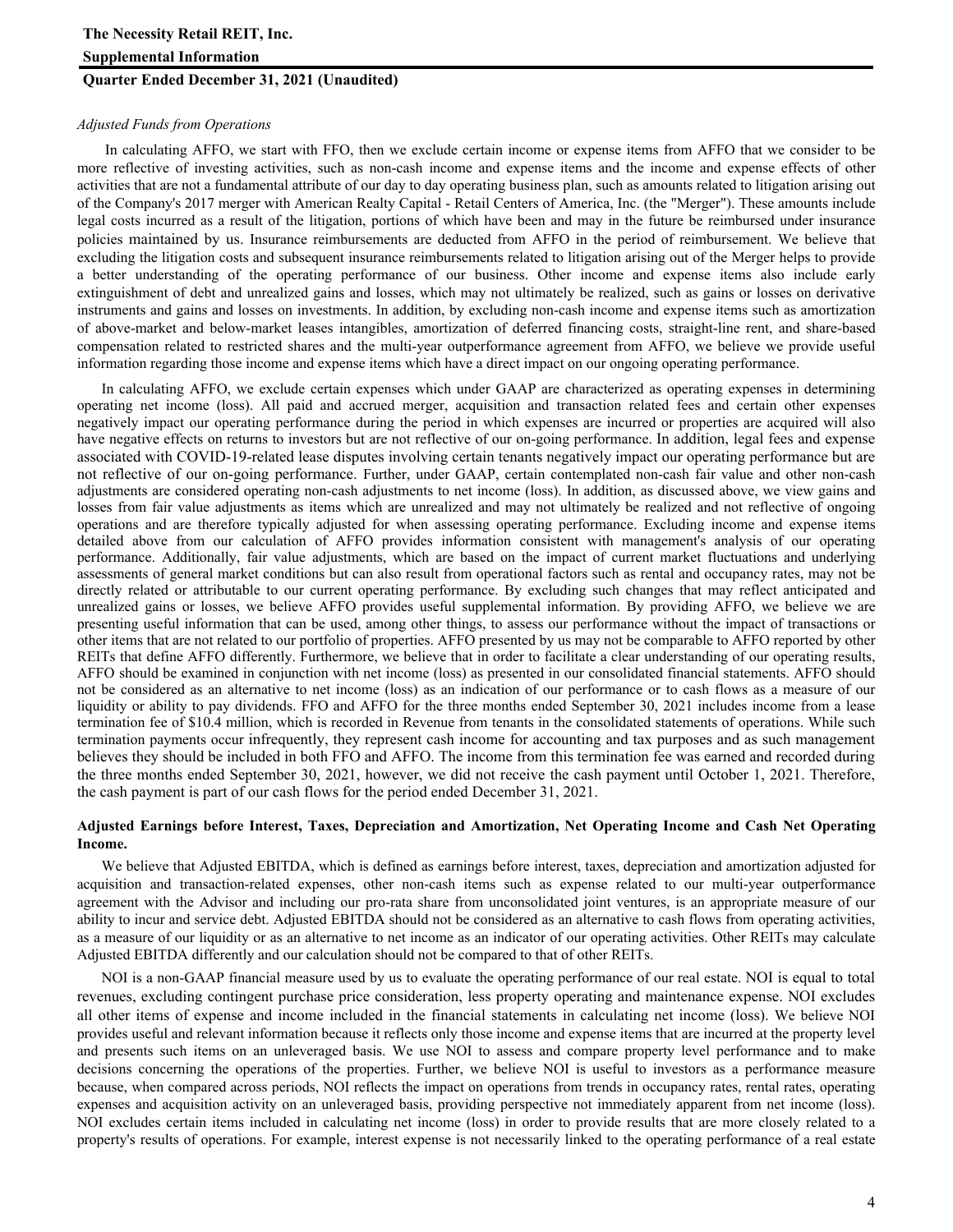### **Supplemental Information**

### **Quarter Ended December 31, 2021 (Unaudited)**

asset. In addition, depreciation and amortization, because of historical cost accounting and useful life estimates, may distort operating performance at the property level. NOI presented by us may not be comparable to NOI reported by other REITs that define NOI differently. We believe that in order to facilitate a clear understanding of our operating results, NOI should be examined in conjunction with net income (loss) as presented in our consolidated financial statements. NOI should not be considered as an alternative to net income (loss) as an indication of our performance or to cash flows as a measure of our liquidity or our ability to pay dividends.

Cash NOI, is a non-GAAP financial measure that is intended to reflect the performance of our properties. We define Cash NOI as NOI excluding amortization of above/below market lease intangibles and straight-line adjustments that are included in GAAP lease revenues. We believe that Cash NOI is a helpful measure that both investors and management can use to evaluate the current financial performance of our properties and it allows for comparison of our operating performance between periods and to other REITs. Cash NOI should not be considered as an alternative to net income, as an indication of our financial performance, or to cash flows as a measure of liquidity or our ability to fund all needs. The method by which we calculate and present Cash NOI may not be directly comparable to the way other REITs present Cash NOI.

Cash Paid for Interest is calculated based on the interest expense less non-cash portion of interest expense and amortization of mortgage (discount) premium, net. Management believes that Cash Paid for Interest provides useful information to investors to assess our overall solvency and financial flexibility. Cash Paid for Interest should not be considered as an alternative to interest expense as determined in accordance with GAAP or any other GAAP financial measures and should only be considered together with and as a supplement to our financial information prepared in accordance with GAAP.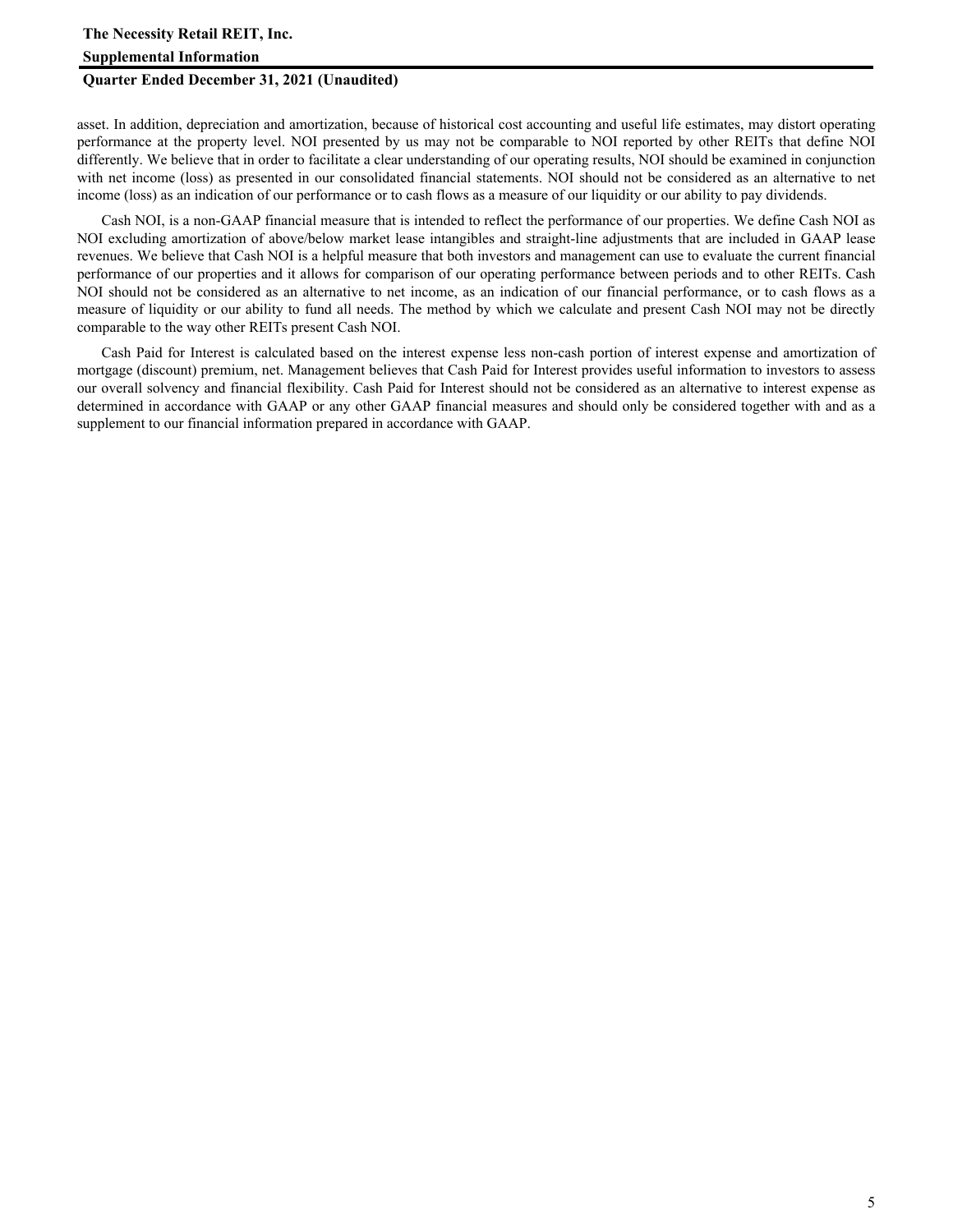### **Quarter Ended December 31, 2021 (Unaudited)**

### **Key Metrics**

### *As of and for the three months ended December 31, 2021*

| <b>Financial Results</b> ( <i>Amounts in thousands, except per share data, ratios and percentages</i> ) |              |          |
|---------------------------------------------------------------------------------------------------------|--------------|----------|
| Revenue from tenants                                                                                    |              | 82,477   |
| Net loss attributable to common stockholders                                                            | S            | (40,219) |
| Basic and diluted net loss per share attributable to common stockholders                                | <sup>S</sup> | (0.33)   |
| Cash NOI $^{[1]}$                                                                                       |              | 64,126   |
| Adjusted EBITDA <sup>[1]</sup>                                                                          | S            | 54,239   |
| AFFO attributable to common stockholders <sup>[1]</sup>                                                 | S.           | 26,816   |
| Dividends declared on common stock <sup>[2]</sup>                                                       |              | 26.245   |

| <b>Balance Sheet and Capitalization</b> (Amounts in thousands, except per share data, ratios and percentages) |                 |
|---------------------------------------------------------------------------------------------------------------|-----------------|
| Gross asset value <sup>[3]</sup>                                                                              | \$<br>4,468,877 |
| Net debt [4] [5]                                                                                              | \$<br>1,788,864 |
| Total consolidated debt [5]                                                                                   | \$<br>2,003,717 |
| Total assets                                                                                                  | \$<br>3,814,210 |
| Liquidity <sup>[6]</sup>                                                                                      | \$<br>429,135   |
|                                                                                                               |                 |
| Common shares outstanding as of December 31, 2021                                                             | 123,783         |
|                                                                                                               |                 |
| Net debt to gross asset value                                                                                 | 40.0 %          |
| Net debt to adjusted EBITDA <sup>[1]</sup> (annualized based on quarterly results)                            | 8.2 x           |
|                                                                                                               |                 |
| Weighted-average interest rate cost <sup>[7]</sup>                                                            | 4.0 $%$         |
| Weighted-average debt maturity (years) <sup>[8]</sup>                                                         | 5.6             |
| Interest Coverage Ratio <sup>[9]</sup>                                                                        | $3.0 \times$    |

| <b>Real Estate Portfolio</b>                                                      |    | <b>Single-Tenant</b><br><b>Portfolio</b> |     | <b>Multi-Tenant</b><br>Portfolio |     | <b>Total Portfolio</b> |  |
|-----------------------------------------------------------------------------------|----|------------------------------------------|-----|----------------------------------|-----|------------------------|--|
| Portfolio Metrics:                                                                |    |                                          |     |                                  |     |                        |  |
| Real estate investments, at cost (in billions)                                    | \$ | 2.5                                      | \$  | 1.4                              | \$. | 3.9                    |  |
| Number of properties                                                              |    | 943                                      |     | 33                               |     | 976                    |  |
| Square footage (in millions)                                                      |    | 12.8                                     |     | 7.2                              |     | 20.0                   |  |
| Annualized straight-line rent (in millions) <sup>[10]</sup>                       | \$ | 202.8                                    | \$. | 85.4                             | \$  | 288.2                  |  |
| Annualized Straight-line rent per leased square foot                              | \$ | 16.4                                     | \$  | 13.6                             | \$. | 15.4                   |  |
| Occupancy <sup>[11]</sup>                                                         |    | 96.3%                                    |     | 87.6 %                           |     | 93.2 %                 |  |
| Weighted-average remaining lease term (years) <sup>[12]</sup>                     |    | 10.2                                     |     | 4.8                              |     | 8.6                    |  |
| $%$ investment grade $[13]$                                                       |    | 57.9 %                                   |     | N/A                              |     | N/A                    |  |
| % of anchor tenants in multi-tenant portfolio that are investment grade [13] [14] |    | N/A                                      |     | $30.0 \%$                        |     | N/A                    |  |
| $\%$ of leases with rent escalators $^{[15]}$                                     |    | 85.8 %                                   |     | 55.4 %                           |     | 80.9 %                 |  |
| Average annual rent escalator <sup>[15]</sup>                                     |    | $1.3\%$                                  |     | $0.9\%$                          |     | $1.2 \%$               |  |

<sup>&</sup>lt;sup>[1]</sup> This Non-GAAP metric is reconciled below.<br><sup>[2]</sup> Penresents dividends declared on shares of the

<sup>&</sup>lt;sup>[2]</sup> Represents dividends declared on shares of the Company's common stock payable to holders of record on the applicable record date..<br><sup>[3]</sup> Defined as total assets plus accumulated depreciation and amortization as of D

<sup>[3]</sup> Defined as total assets plus accumulated depreciation and amortization as of December 31, 2021.

<sup>[4]</sup> Represents total debt outstanding less cash and cash equivalents.

<sup>&</sup>lt;sup>[5]</sup> Excludes the effect of deferred financing costs, net and mortgage premiums, net.<br><sup>[6]</sup> Liquidity includes cash and cash equivalents of \$214.9 million as of Decembe

Liquidity includes cash and cash equivalents of \$214.9 million as of December 31, 2021, and \$214.3 million available for future borrowings under the Company's credit facility.

<sup>&</sup>lt;sup>[7]</sup> Weighted based on the outstanding principal balance of the debt as of December 31, 2021.<br><sup>[8]</sup> Weighted based on the outstanding principal balance of the debt as of December 31, 2021.

Weighted based on the outstanding principal balance of the debt as of December 31, 2021 and does not reflect any changes to maturity dates subsequent to December 31, 2021.

 $[9]$  The interest coverage ratio is calculated by dividing adjusted EBITDA for the applicable quarter by cash paid for interest (calculated based on the interest expense less non-cash portion of interest expense and amortization of mortgage (discount) premium, net). Management believes that Interest Coverage Ratio is a useful supplemental measure of our ability to service our debt obligations. Adjusted EBITDA and cash paid for interest are Non-GAAP metrics and are reconciled below.

<sup>[10]</sup> Calculated using the most recent available lease terms as of December 31, 2021.

<sup>[11]</sup> Only includes leases which have commenced and were taken possession by the tenant as of December 31, 2021.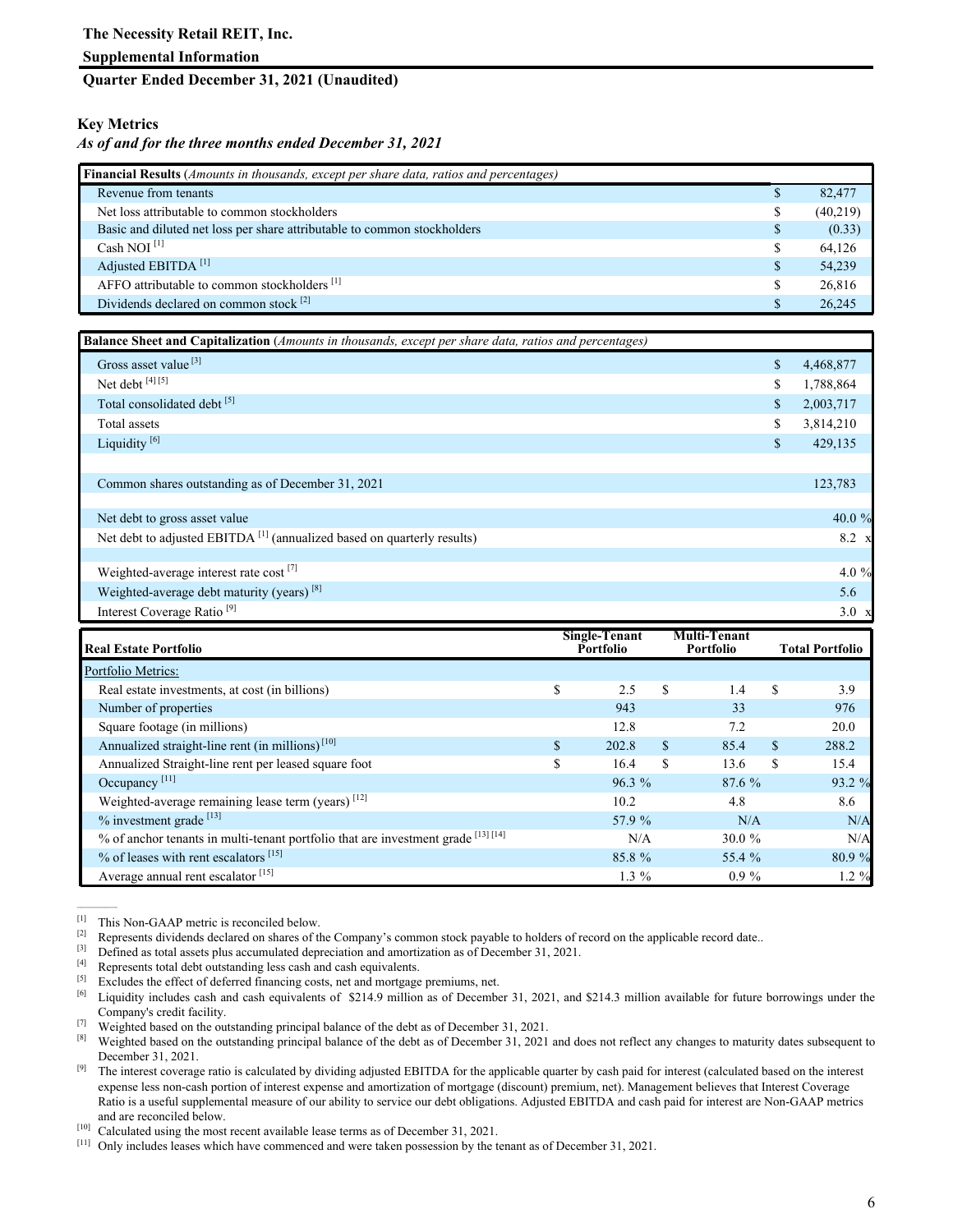### **Quarter Ended December 31, 2021 (Unaudited)**

- [12] The weighted-average remaining lease term (years) is based on annualized straight-line rent.
- [13] As used herein, investment grade includes both actual investment grade ratings of the tenant or guarantor, if available, or implied investment grade. Implied investment grade may include actual ratings of tenant parent, guarantor parent (regardless of whether or not the parent has guaranteed the tenant's obligation under the lease) or by using a proprietary Moody's analytical tool, which generates an implied rating by measuring a company's probability of default. The term "parent" for these purposes includes any entity, including any governmental entity, owning more than 50% of the voting stock in a tenant. Ratings information is as of December 31, 2021. The weighted averages are based on straight-line rent. Single-tenant portfolio tenants are 46.1% actual investment grade rated and 11.8% implied investment grade rated.
- [14] Anchor tenants are defined as tenants that occupy over 10,000 square feet of one of the Company's multi-tenant properties. Anchor tenants are 20.3% actual investment grade rated and 9.7% implied investment grade rated.
- [15] Based on annualized straight-line rent as of December 31, 2021. Contractual rent increases include fixed percent or actual increases, or CPI-indexed increases.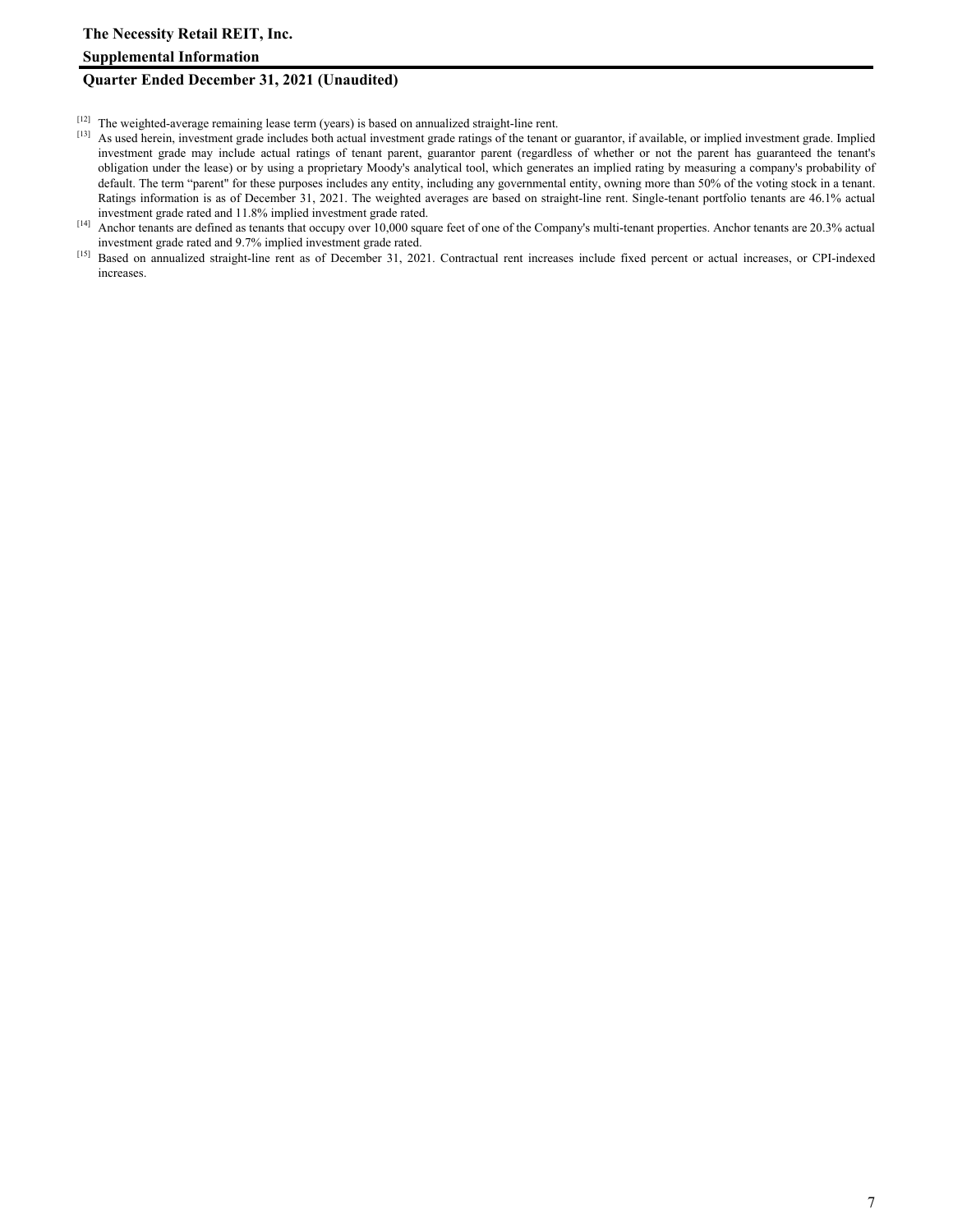### **Supplemental Information**

### **Quarter Ended December 31, 2021 (Unaudited)**

### **Consolidated Balance Sheets**

### *Amounts in thousands, except share and per share data*

|                                                                                                                                                                                                                                                                                | December 31,              |             |               |             |
|--------------------------------------------------------------------------------------------------------------------------------------------------------------------------------------------------------------------------------------------------------------------------------|---------------------------|-------------|---------------|-------------|
|                                                                                                                                                                                                                                                                                |                           | 2021        |               | 2020        |
|                                                                                                                                                                                                                                                                                |                           | (Unaudited) |               |             |
| <b>ASSETS</b>                                                                                                                                                                                                                                                                  |                           |             |               |             |
| Real estate investments, at cost:                                                                                                                                                                                                                                              |                           |             |               |             |
| Land                                                                                                                                                                                                                                                                           | $\sqrt{3}$                | 729,048     | $\mathbb{S}$  | 723,316     |
| Buildings, fixtures and improvements                                                                                                                                                                                                                                           |                           | 2,729,719   |               | 2,830,508   |
| Acquired intangible lease assets                                                                                                                                                                                                                                               |                           | 402,673     |               | 454,245     |
| Total real estate investments, at cost                                                                                                                                                                                                                                         |                           | 3,861,440   |               | 4,008,069   |
| Less: accumulated depreciation and amortization                                                                                                                                                                                                                                |                           | (654, 667)  |               | (639, 367)  |
| Total real estate investments, net                                                                                                                                                                                                                                             |                           | 3,206,773   |               | 3,368,702   |
| Cash and cash equivalents                                                                                                                                                                                                                                                      |                           | 214,853     |               | 102,860     |
| Restricted cash                                                                                                                                                                                                                                                                |                           | 21,996      |               | 10,537      |
| Deposits for real estate investments                                                                                                                                                                                                                                           |                           | 41,928      |               | 137         |
| Deferred costs, net                                                                                                                                                                                                                                                            |                           | 25,587      |               | 16,663      |
| Straight-line rent receivable                                                                                                                                                                                                                                                  |                           | 70,789      |               | 66,581      |
| Operating lease right-of-use assets                                                                                                                                                                                                                                            |                           | 18,194      |               | 18,546      |
| Prepaid expenses and other assets (including \$0 and \$1,939 due from related parties as of<br>December 31, 2021 and 2020, respectively)                                                                                                                                       |                           | 26,877      |               | 23,941      |
| Assets held for sale                                                                                                                                                                                                                                                           |                           | 187,213     |               |             |
| <b>Total assets</b>                                                                                                                                                                                                                                                            | $\boldsymbol{\mathsf{S}}$ | 3,814,210   | $\mathcal{S}$ | 3,607,967   |
|                                                                                                                                                                                                                                                                                |                           |             |               |             |
| <b>LIABILITIES AND EQUITY</b>                                                                                                                                                                                                                                                  |                           |             |               |             |
| Mortgage notes payable, net                                                                                                                                                                                                                                                    | \$                        | 1,464,930   | \$            | 1,490,798   |
| Credit facility                                                                                                                                                                                                                                                                |                           |             |               | 280,857     |
| Senior notes                                                                                                                                                                                                                                                                   |                           | 491,015     |               |             |
| Below-market lease liabilities, net                                                                                                                                                                                                                                            |                           | 78,073      |               | 78,674      |
| Accounts payable and accrued expenses (including \$1,016 and \$273 due to related parties as of<br>December 31, 2021 and 2020, respectively)                                                                                                                                   |                           | 32,907      |               | 25,210      |
| Operating lease liabilities                                                                                                                                                                                                                                                    |                           | 19,195      |               | 19,237      |
| Derivative liabilities, at fair value                                                                                                                                                                                                                                          |                           | 2,250       |               | 123         |
| Deferred rent and other liabilities                                                                                                                                                                                                                                            |                           | 9,524       |               | 9,794       |
| Dividends payable                                                                                                                                                                                                                                                              |                           | 6,038       |               | 3,675       |
| <b>Total liabilities</b>                                                                                                                                                                                                                                                       |                           | 2,103,932   |               | 1,908,368   |
| 7.50% Series A cumulative redeemable perpetual preferred stock, \$0.01 par value, liquidation<br>preference \$25.00 per share, 12,796,000 and 8,796,000 shares authorized, 7,933,711 and<br>7,842,008 issued and outstanding as of December 31, 2021 and 2020, respectively    |                           | 79          |               | 79          |
| 7.375% Series C cumulative redeemable perpetual preferred stock, \$0.01 par value, liquidation<br>preference \$25.00 per share, 11,536,000 and 3,680,000 shares authorized, 4,594,498 and<br>$3,535,700$ issued and outstanding as of December 31, 2021 and 2020, respectively |                           | 46          |               | 35          |
| Common stock, \$0.01 par value per share, 300,000,000 shares authorized, 123,783,060 and<br>108,837,209 shares issued and outstanding as of December 31, 2021 and 2020, respectively                                                                                           |                           | 1,238       |               | 1,088       |
| Additional paid-in capital                                                                                                                                                                                                                                                     |                           | 2,915,926   |               | 2,723,678   |
| Accumulated other comprehensive loss                                                                                                                                                                                                                                           |                           |             |               | (123)       |
| Distributions in excess of accumulated earnings                                                                                                                                                                                                                                |                           | (1,217,435) |               | (1,055,680) |
| Total stockholders' equity                                                                                                                                                                                                                                                     |                           | 1,699,854   |               | 1,669,077   |
| Non-controlling interests                                                                                                                                                                                                                                                      |                           | 10,424      |               | 30,522      |
| <b>Total equity</b>                                                                                                                                                                                                                                                            |                           | 1,710,278   |               | 1,699,599   |
| <b>Total liabilities and equity</b>                                                                                                                                                                                                                                            | \$                        | 3,814,210   | \$            | 3,607,967   |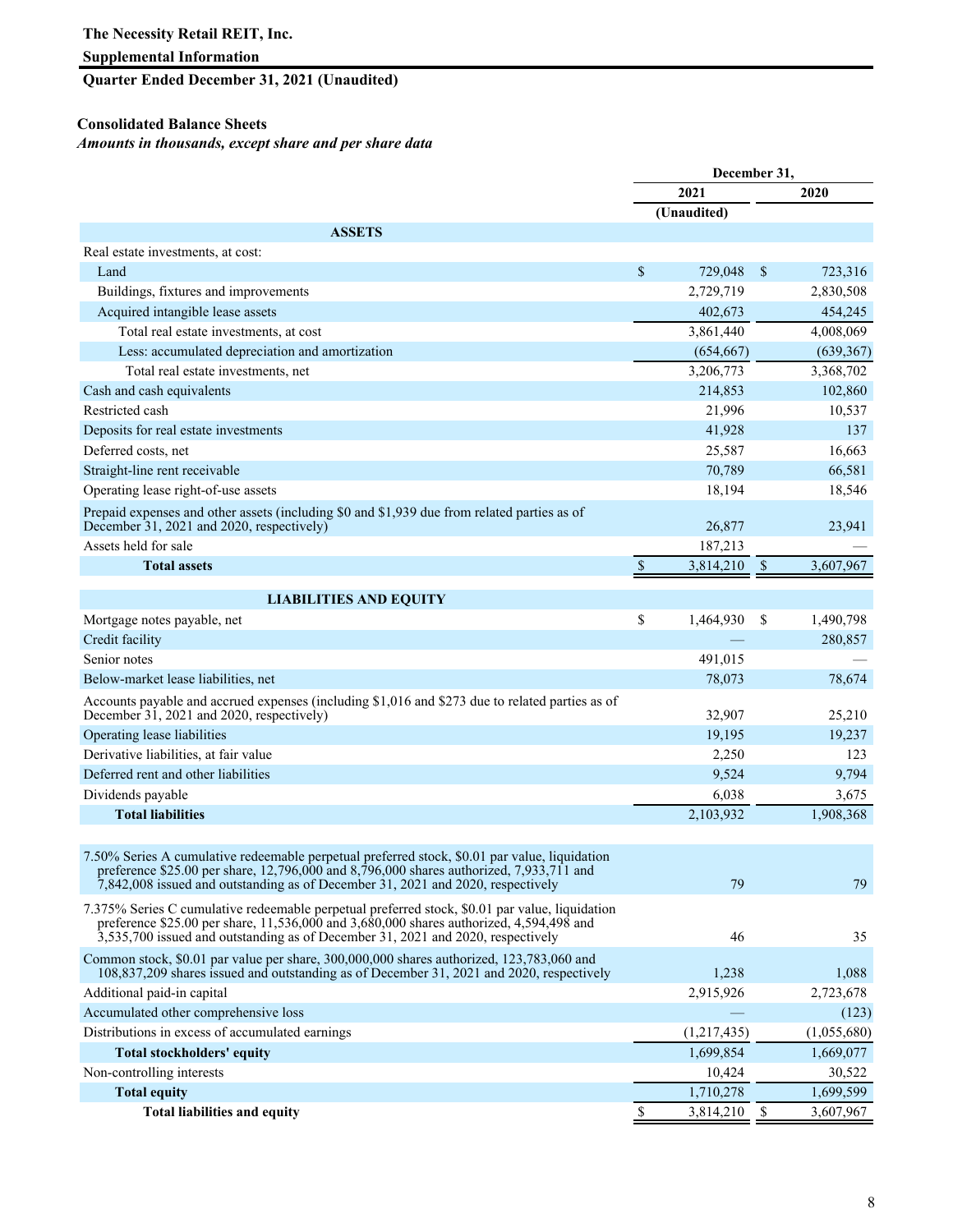**Quarter Ended December 31, 2021 (Unaudited)**

### **Consolidated Statements of Operations**

*Amounts in thousands, except share and per share data* 

|                                                                               | <b>Three Months Ended</b> |                      |    |                       |    |                         |     |                   |  |
|-------------------------------------------------------------------------------|---------------------------|----------------------|----|-----------------------|----|-------------------------|-----|-------------------|--|
|                                                                               |                           | December 31,<br>2021 |    | September 30,<br>2021 |    | <b>June 30.</b><br>2021 |     | March 31,<br>2021 |  |
|                                                                               |                           | (Unaudited)          |    | (Unaudited)           |    | (Unaudited)             |     | (Unaudited)       |  |
| <b>Revenue from tenants</b>                                                   | \$                        |                      | \$ | 91,915                | \$ | 81,577                  | \$  | 79,187            |  |
|                                                                               |                           | 82,477               |    |                       |    |                         |     |                   |  |
| <b>Operating expenses:</b>                                                    |                           |                      |    |                       |    |                         |     |                   |  |
| Asset management fees to related party                                        |                           | 7,681                |    | 9,880                 |    | 7,922                   |     | 7,321             |  |
| Property operating expense                                                    |                           | 15,279               |    | 13,384                |    | 13,329                  |     | 13,439            |  |
| Impairment of real estate investments                                         |                           | 28,616               |    | 4,554                 |    | 91                      |     |                   |  |
| Acquisition, transaction and other costs                                      |                           | 774                  |    | 3,426                 |    | 136                     |     | 42                |  |
| Equity-based compensation <sup>[1]</sup>                                      |                           | 3,485                |    | 4,149                 |    | 5,283                   |     | 4,347             |  |
| General and administrative                                                    |                           | 5,278                |    | 5,589                 |    | 3,540                   |     | 6,449             |  |
| Depreciation and amortization                                                 |                           | 32,955               |    | 32,762                |    | 32,428                  |     | 32,319            |  |
| Total operating expenses                                                      |                           | 94,068               |    | 73,744                |    | 62,729                  |     | 63,917            |  |
| Operating income (loss) before gain on sale of real<br>estate investments     |                           | (11, 591)            |    | 18,171                |    | 18,848                  |     | 15,270            |  |
| Gain on sale/exchange of real estate investments                              |                           | 3,982                |    | 478                   |    | 11                      |     | 286               |  |
| Operating income                                                              |                           | (7,609)              |    | 18,649                |    | 18,859                  |     | 15,556            |  |
| Other (expense) income:                                                       |                           |                      |    |                       |    |                         |     |                   |  |
| Interest expense                                                              |                           | (22, 857)            |    | (19,232)              |    | (20, 361)               |     | (19, 334)         |  |
| Other income                                                                  |                           | 29                   |    | 18                    |    | 20                      |     | 24                |  |
| Loss on non-designated derivatives                                            |                           | (3,950)              |    |                       |    |                         |     |                   |  |
| Total other expense, net                                                      |                           | (26,778)             |    | (19,214)              |    | (20, 341)               |     | (19,310)          |  |
| <b>Net loss</b>                                                               |                           | (34, 387)            |    | (565)                 |    | (1, 482)                |     | (3,754)           |  |
| Net loss (income) attributable to non-controlling<br>interests                |                           | 5                    |    | (4)                   |    | $\overline{2}$          |     | 6                 |  |
| Allocation for preferred stock                                                |                           | (5,837)              |    | (5,837)               |    | (5,925)                 |     | (5,663)           |  |
| Net loss attributable to common stockholders                                  | $\mathbb{S}$              | $(40,219)$ \$        |    | $(6,406)$ \$          |    | $(7,405)$ \$            |     | (9, 411)          |  |
| <b>Basic and Diluted Net Loss Per Share:</b>                                  |                           |                      |    |                       |    |                         |     |                   |  |
|                                                                               |                           |                      |    |                       |    |                         |     |                   |  |
| Net loss per share attributable to common stockholders<br>— Basic and Diluted | $\mathcal{S}$             | $(0.33)$ \$          |    | $(0.06)$ \$           |    | (0.07)                  | -\$ | (0.09)            |  |
| Weighted-average shares outstanding — Basic and<br>Diluted                    |                           | 123,220,597          |    | 118,862,852           |    | 110,898,056             |     | 108,436,571       |  |

[1] For the three months ended December 31, 2021, September 30, 2021, June 30, 2021 and March 31, 2021, includes equity-based compensation expense related to the Company's restricted common shares of \$0.3 million, \$0.3 million, \$0.4 million and \$1.4 million, respectively.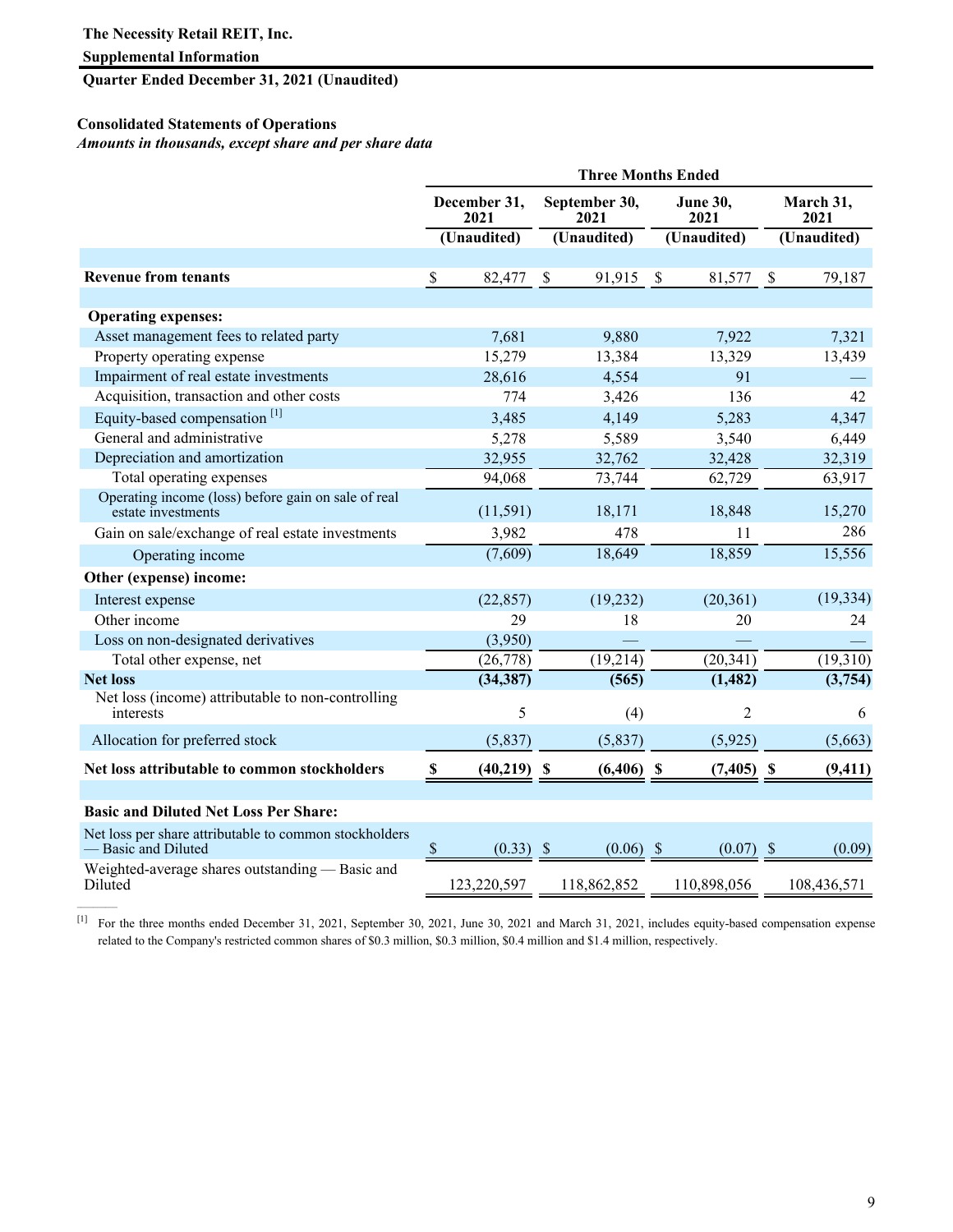**Quarter Ended December 31, 2021 (Unaudited)**

### **Non-GAAP Measures**

*Amounts in thousands*

|                                                                       | <b>Three Months Ended</b>                     |               |               |             |                         |                         |  |  |
|-----------------------------------------------------------------------|-----------------------------------------------|---------------|---------------|-------------|-------------------------|-------------------------|--|--|
|                                                                       | September 30,<br>December 31,<br>2021<br>2021 |               |               |             | <b>June 30,</b><br>2021 | March 31,<br>2021       |  |  |
|                                                                       |                                               | (Unaudited)   |               | (Unaudited) | (Unaudited)             | (Unaudited)             |  |  |
| <b>EBITDA:</b>                                                        |                                               |               |               |             |                         |                         |  |  |
| Net loss                                                              | $\mathsf{\$}$                                 | $(34,387)$ \$ |               | $(565)$ \$  | $(1,482)$ \$            | (3,754)                 |  |  |
| Depreciation and amortization                                         |                                               | 32,955        |               | 32,762      | 32,428                  | 32,319                  |  |  |
| Interest expense                                                      |                                               | 22,857        |               | 19,232      | 20,361                  | 19,334                  |  |  |
| <b>EBITDA</b>                                                         |                                               | 21,425        |               | 51,429      | 51,307                  | 47,899                  |  |  |
| Impairment of real estate investments                                 |                                               | 28,616        |               | 4,554       | 91                      |                         |  |  |
| Acquisition, transaction and other costs                              |                                               | 774           |               | 3,426       | 136                     | 42                      |  |  |
| Equity-based compensation <sup>[1]</sup>                              |                                               | 3,485         |               | 4,149       | 5,283                   | 4,347                   |  |  |
| Gain on sale/exchange of real estate investments                      |                                               | (3,982)       |               | (478)       | (11)                    | (286)                   |  |  |
| Other income                                                          |                                               | (29)          |               | (18)        | (20)                    | (24)                    |  |  |
| Loss on non-designated derivatives                                    |                                               | 3,950         |               |             |                         |                         |  |  |
| <b>Adjusted EBITDA</b>                                                |                                               | 54,239        |               | 63,062      | 56,786                  | 51,978                  |  |  |
| Asset management fees to related party                                |                                               | 7,681         |               | 9,880       | 7,922                   | 7,321                   |  |  |
| General and administrative                                            |                                               | 5,278         |               | 5,589       | 3,540                   | 6,449                   |  |  |
| <b>NOI</b>                                                            |                                               | 67,198        |               | 78,531      | 68,248                  | 65,748                  |  |  |
| Amortization of market lease and other intangibles,<br>net            |                                               | (1, 175)      |               | (1, 474)    | (1,041)                 | (935)                   |  |  |
| Straight-line rent                                                    |                                               | (1, 897)      |               | (1, 392)    | (1,759)                 | (1, 727)                |  |  |
| <b>Cash NOI</b>                                                       | $\boldsymbol{\mathsf{s}}$                     | 64,126        | $\mathbf{\$}$ | 75,665      | $\mathbf s$<br>65,448   | 63,086<br>$\mathbf{s}$  |  |  |
|                                                                       |                                               |               |               |             |                         |                         |  |  |
| <b>Cash Paid for Interest:</b>                                        |                                               |               |               |             |                         |                         |  |  |
| Interest expense                                                      | $\mathsf{\$}$                                 | 22,857        | $\mathsf{\$}$ | 19,232      | $\mathcal{S}$<br>20,361 | $\mathcal{S}$<br>19,334 |  |  |
| Amortization of deferred financing costs, net                         |                                               | (4,743)       |               | (2,620)     | (2,896)                 | (2, 474)                |  |  |
| Amortization of mortgage premiums and<br>discounts on borrowings, net |                                               | (4)           |               | 328         | 323                     | 321                     |  |  |
| Total cash paid for interest                                          | \$                                            | 18,110        | \$            | 16,940      | \$<br>17,788            | \$<br>17,181            |  |  |

[1] For the three months ended December 31, 2021, September 30, 2021, June 30, 2021 and March 31, 2021, includes equity-based compensation expense related to the Company's restricted common shares of \$0.3 million, \$0.3 million, \$0.4 million and \$1.4 million, respectively.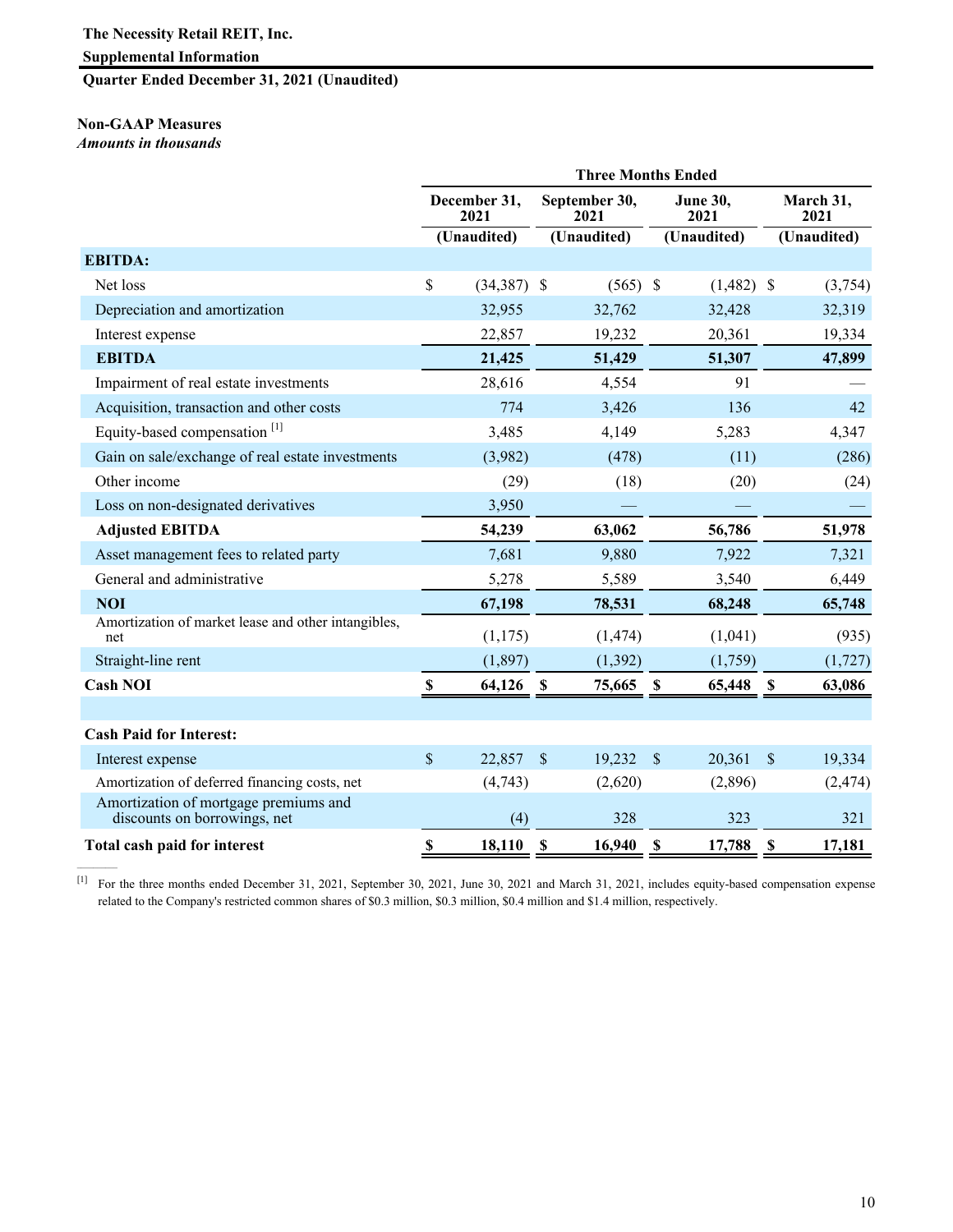### **Quarter Ended December 31, 2021 (Unaudited)**

### **Non-GAAP Measures**

*Amounts in thousands, except per share data*

|                                                                                             | <b>Three Months Ended</b> |                      |                       |              |                         |              |              |                   |
|---------------------------------------------------------------------------------------------|---------------------------|----------------------|-----------------------|--------------|-------------------------|--------------|--------------|-------------------|
|                                                                                             |                           | December 31,<br>2021 | September 30,<br>2021 |              | <b>June 30,</b><br>2021 |              |              | March 31,<br>2021 |
|                                                                                             |                           | (Unaudited)          | (Unaudited)           |              |                         | (Unaudited)  |              | (Unaudited)       |
| <b>Funds from operations (FFO):</b>                                                         |                           |                      |                       |              |                         |              |              |                   |
| Net loss attributable to common stockholders (in accordance with GAAP)                      | \$                        | $(40,219)$ \$        |                       | $(6,406)$ \$ |                         | $(7,405)$ \$ |              | (9, 411)          |
| Impairment of real estate investments                                                       |                           | 28,616               |                       | 4,554        |                         | 91           |              |                   |
| Depreciation and amortization                                                               |                           | 32,955               |                       | 32,762       |                         | 32,428       |              | 32,319            |
| Gain on sale/exchange of real estate investments                                            |                           | (3,982)              |                       | (478)        |                         | (11)         |              | (286)             |
| Proportionate share of adjustments for non-controlling interest to arrive at<br><b>FFO</b>  |                           | 53                   |                       | (150)        |                         | (50)         |              | (51)              |
| FFO attributable to common stockholders [1]                                                 |                           | 17,423               |                       | 30,282       |                         | 25,053       |              | 22,571            |
| Acquisition, transaction and other costs <sup>[2]</sup>                                     |                           | 774                  |                       | 3,426        |                         | 136          |              | 42                |
| Legal fees and expenses — COVID-19 lease disputes $^{[3]}$                                  |                           | 200                  |                       | 44           |                         | 109          |              | 69                |
| Amortization of market lease and other intangibles, net                                     |                           | (1,175)              |                       | (1, 474)     |                         | (1,041)      |              | (935)             |
| Straight-line rent                                                                          |                           | (1,897)              |                       | (1, 392)     |                         | (1,759)      |              | (1, 727)          |
| Straight-line rent (rent deferral agreements) <sup>[4]</sup>                                |                           | (694)                |                       | (876)        |                         | (1, 124)     |              | (975)             |
| Amortization of mortgage premiums and discounts on borrowings, net                          |                           | 4                    |                       | (328)        |                         | (323)        |              | (321)             |
| Loss on non-designated derivatives <sup>[5]</sup>                                           |                           | 3,950                |                       |              |                         |              |              |                   |
| Equity-based compensation <sup>[6]</sup>                                                    |                           | 3,485                |                       | 4,149        |                         | 5,283        |              | 4,347             |
| Amortization of deferred financing costs, net [7]                                           |                           | 4,743                |                       | 2,620        |                         | 2,896        |              | 2,474             |
| Proportionate share of adjustments for non-controlling interest to arrive at<br><b>AFFO</b> |                           | 3                    |                       | (18)         |                         | (6)          |              | (5)               |
| AFFO attributable to common stockholders <sup>[1]</sup>                                     | \$                        | 26,816               | \$                    | 36,433       | \$                      | 29,224       | $\mathbf{s}$ | 25,540            |
|                                                                                             |                           |                      |                       |              |                         |              |              |                   |
| Weighted-average common shares outstanding (in thousands)                                   |                           | 123,221              | 118,863               |              |                         | 110,898      |              | 108,437           |
| Net loss per share attributable to common stockholders — Basic and<br>Diluted               | \$                        | $(0.33)$ \$          |                       | $(0.06)$ \$  |                         | $(0.07)$ \$  |              | (0.09)            |
| FFO per common share                                                                        | \$                        | 0.14                 | \$                    | 0.25         | \$                      | 0.23         | S            | 0.21              |
| AFFO per common share                                                                       | \$                        | 0.22                 | $\mathbf S$           | 0.31         | $\mathbb{S}$            | 0.26         | $\mathbf{s}$ | 0.24              |
| Dividends declared on common stock                                                          | \$                        | 26,245               | S                     | 25.190       | S                       | 23.054       | S            | 23,043            |

<sup>[1]</sup> FFO and AFFO for the three months ended September 30, 2021 includes income from a lease termination fee of \$10.4 million, which is recorded in Revenue from tenants in the consolidated statements of operations. While such termination payments occur infrequently, they represent cash income for accounting and tax purposes and as such management believes they should be included in both FFO and AFFO.

 $^{[2]}$  Primarily includes prepayment costs incurred in connection with early debt extinguishment as well as litigation costs related to the Merger.<br><sup>[3]</sup> Reflects legal costs incurred related to disputes with tenants due

- Reflects legal costs incurred related to disputes with tenants due to store closures or other challenges resulting from COVID-19. The tenants involved in these disputes had not recently defaulted on their rent and, prior to the second and third quarters of 2020, had recently exhibited a pattern of regular payment. Based on the tenants involved in these matters, their history of rent payments, and the impact of the pandemic on current economic conditions, the Company views these costs as COVID-19-related and separable from its ordinary general and administrative expenses related to tenant defaults. The Company engaged counsel in connection with these issues separate and distinct from counsel the Company typically engages for tenant defaults. The amount reflects what the Company believes to be only those incremental legal costs above what the Company typically incurs for tenant-related dispute issues. The Company may continue to incur these COVID-19 related legal costs in the future.
- <sup>[4]</sup> Represents amounts related to deferred rent pursuant to lease negotiations which qualify for FASB relief for which rent was deferred but not reduced. These amounts are included in the straight-line rent receivable on the Company's consolidated balance sheet but are considered to be earned revenue attributed to the current period for which rent was deferred for purposes of AFFO as they are expected to be collected. Accordingly, when the deferred amounts are collected, the amounts reduce AFFO. For rent abatements (including those qualified for FASB relief), where contractual rent has been reduced, the reduction is reflected over the remaining lease term for accounting purposes but represents a permanent reduction and the Company has, accordingly reduced its AFFO.
- <sup>[5]</sup> In the fourth quarter ended December 31, 2021, the Company recognized a charge \$4.0 million for the change in value of an embedded derivative (a 7.5% collar on the price of stock/units to be issued in connection with the CIM Portfolio Acquisition). Management does not consider this non-cash charge for an embedded derivative fair value adjustment in connection with this transaction to be capital in nature and it is not part of recurring operations. Accordingly, such charges are excluded for AFFO purposes.

Includes expense related to the amortization of the Company's restricted common shares and LTIP Units related to its multi-year outperformance agreements for all periods presented.

<sup>[7]</sup> The Company issued \$500.0 million in Senior Notes in October 2021. The Senior Notes pay semiannual interest which the Company accrues interest over time for GAAP purposes. Accordingly, to better reflect our operating performance, beginning with the year ended December 31, 2021 and for all periods thereafter, the Company has elected to remove the impact of the change in accrued interest from the calculation of AFFO, which was previously included in this line item.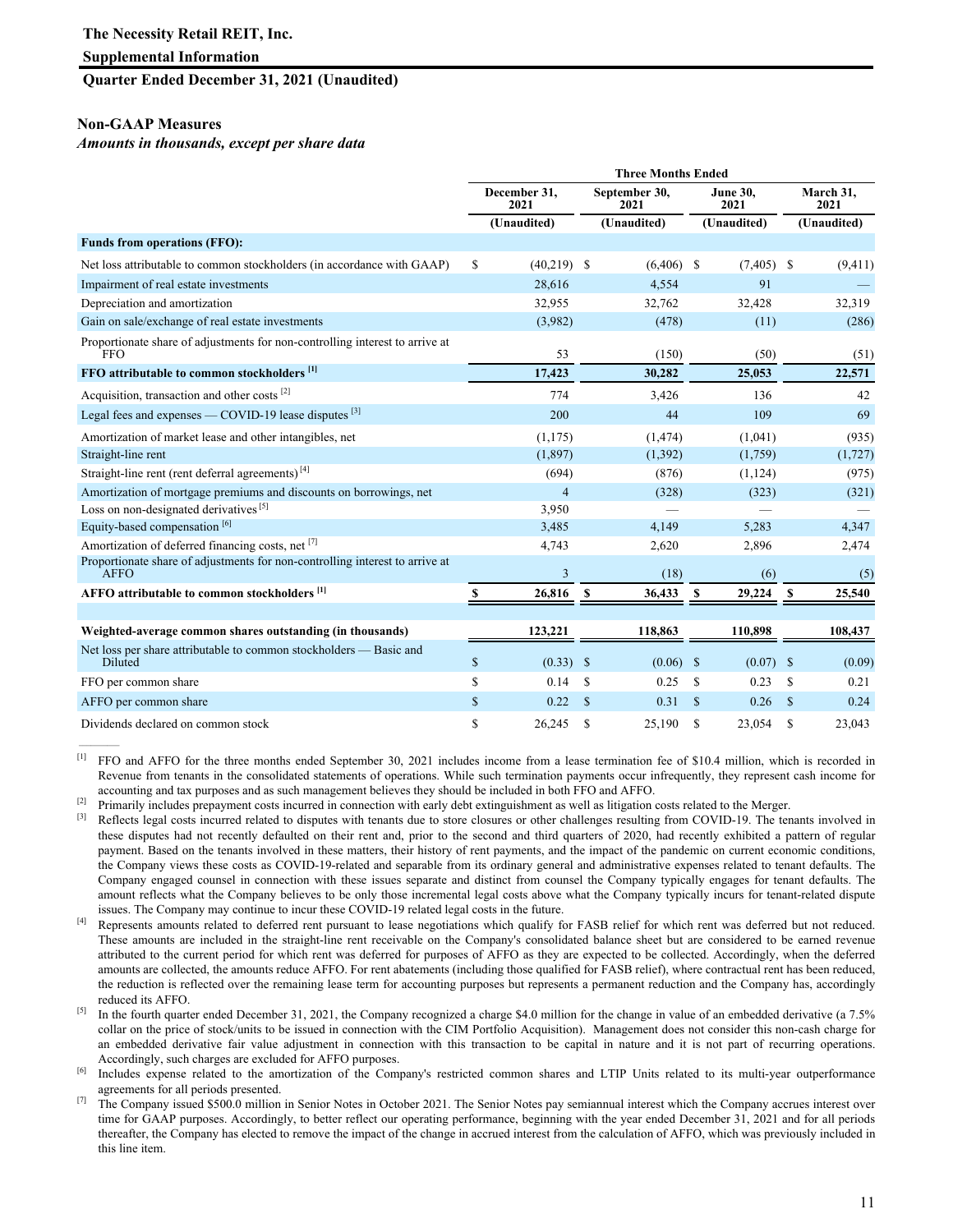### **Supplemental Information**

**Quarter Ended December 31, 2021 (Unaudited)**

### **Debt Overview**

*As of December 31, 2021*

*Amounts in thousands, except ratios and percentages* 

| <b>Year of Maturity</b>        | Number of<br><b>Encumbered</b><br><b>Properties</b> | Weighted-Average<br><b>Debt Maturity</b><br>$(Years)$ <sup>[3]</sup> | Weighted-<br>Average Interest<br>Rate<br>$^{[3][4]}$ | <b>Total</b><br>Outstanding<br>Balance <sup>[5]</sup> <sup>c</sup> | Percent |
|--------------------------------|-----------------------------------------------------|----------------------------------------------------------------------|------------------------------------------------------|--------------------------------------------------------------------|---------|
| <b>Non-Recourse Debt</b>       |                                                     |                                                                      |                                                      |                                                                    |         |
| 2022                           |                                                     |                                                                      | $-$ % \$                                             | 3,712                                                              |         |
| 2023                           |                                                     |                                                                      | $-$ %                                                | 2,629                                                              |         |
| 2024                           |                                                     |                                                                      | $-$ %                                                | 1,646                                                              |         |
| 2025                           | 366                                                 | 3.6                                                                  | $3.8 \%$                                             | 716,670                                                            |         |
| 2026                           | 98                                                  | 4.4                                                                  | $3.8 \%$                                             | 116,930                                                            |         |
| Thereafter                     | 323                                                 | 7.2                                                                  | 3.8 $%$                                              | 662,130                                                            |         |
| <b>Total Non-Recourse Debt</b> | 787                                                 | 5.2                                                                  | 3.8 %                                                | 1,503,717                                                          | 75 %    |
| Recourse Debt <sup>[1]</sup>   |                                                     |                                                                      |                                                      |                                                                    |         |
| Credit Facility <sup>[2]</sup> |                                                     | 5.3                                                                  | $-$ %                                                |                                                                    |         |
| Senior Notes                   |                                                     | 6.8                                                                  | 4.5 $%$                                              | 500,000                                                            |         |
| <b>Total Recourse Debt</b>     |                                                     | 6.8                                                                  | $4.5\%$                                              | 500,000                                                            | $25 \%$ |
|                                |                                                     |                                                                      |                                                      |                                                                    |         |
| <b>Total Debt</b>              |                                                     | 5.6                                                                  | 4.0 $%$ \$                                           | 2,003,717                                                          | 100 %   |

[1] Recourse debt is debt that is guaranteed by the Company.

<sup>[2]</sup> The maturity date of the Company's credit facility is April 2022. The Company has the right to extend the maturity date to April 2023.

[3] Weighted based on the outstanding principal balance of the debt.

[4] As of December 31, 2021, the Company's total combined debt was 100.0% fixed rate.

[5] Excludes the effect of deferred financing costs, net and mortgage premiums and discounts.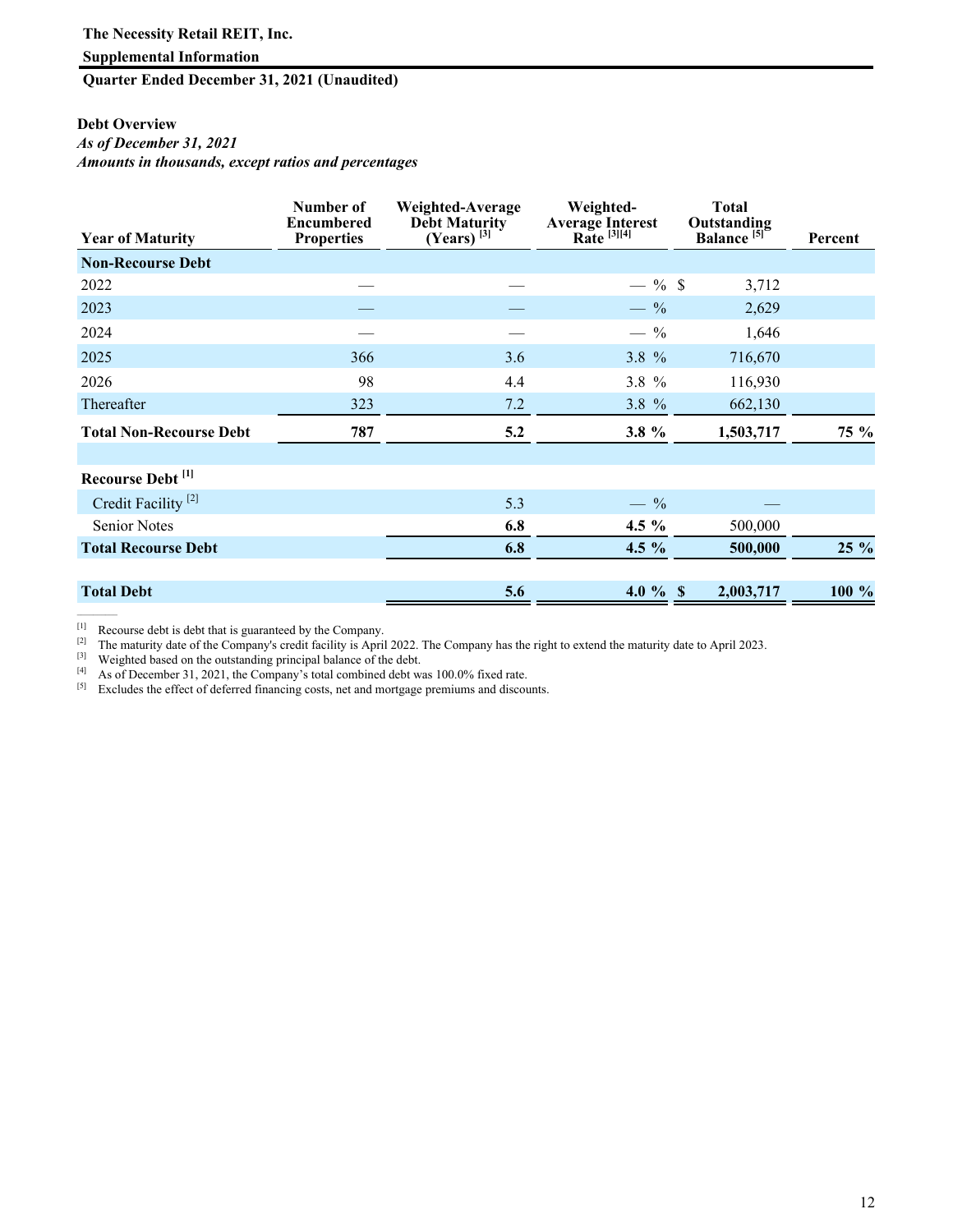**Quarter Ended December 31, 2021 (Unaudited)**

**Future Minimum Base Lease Rents Due to the Company** *As of December 31, 2021 Amounts in thousands* 

|              | <b>Future Minimum</b><br><b>Base Rent Payments</b> <sup>[1]</sup> |
|--------------|-------------------------------------------------------------------|
| 2022         | 277,209<br>Φ                                                      |
| 2023         | 265,327                                                           |
| 2024         | 250,179                                                           |
| 2025         | 232,619                                                           |
| 2026         | 216,035                                                           |
| Thereafter   | 1,313,858                                                         |
| <b>Total</b> | 2,555,227                                                         |

[1] Represents future minimum base rent payments on a cash basis due to the Company over the next five years and thereafter. These amounts exclude contingent rent payments, as applicable, that may be collected from certain tenants based on provisions related to sales thresholds and increases in annual rent based on exceeding certain economic indexes among other items.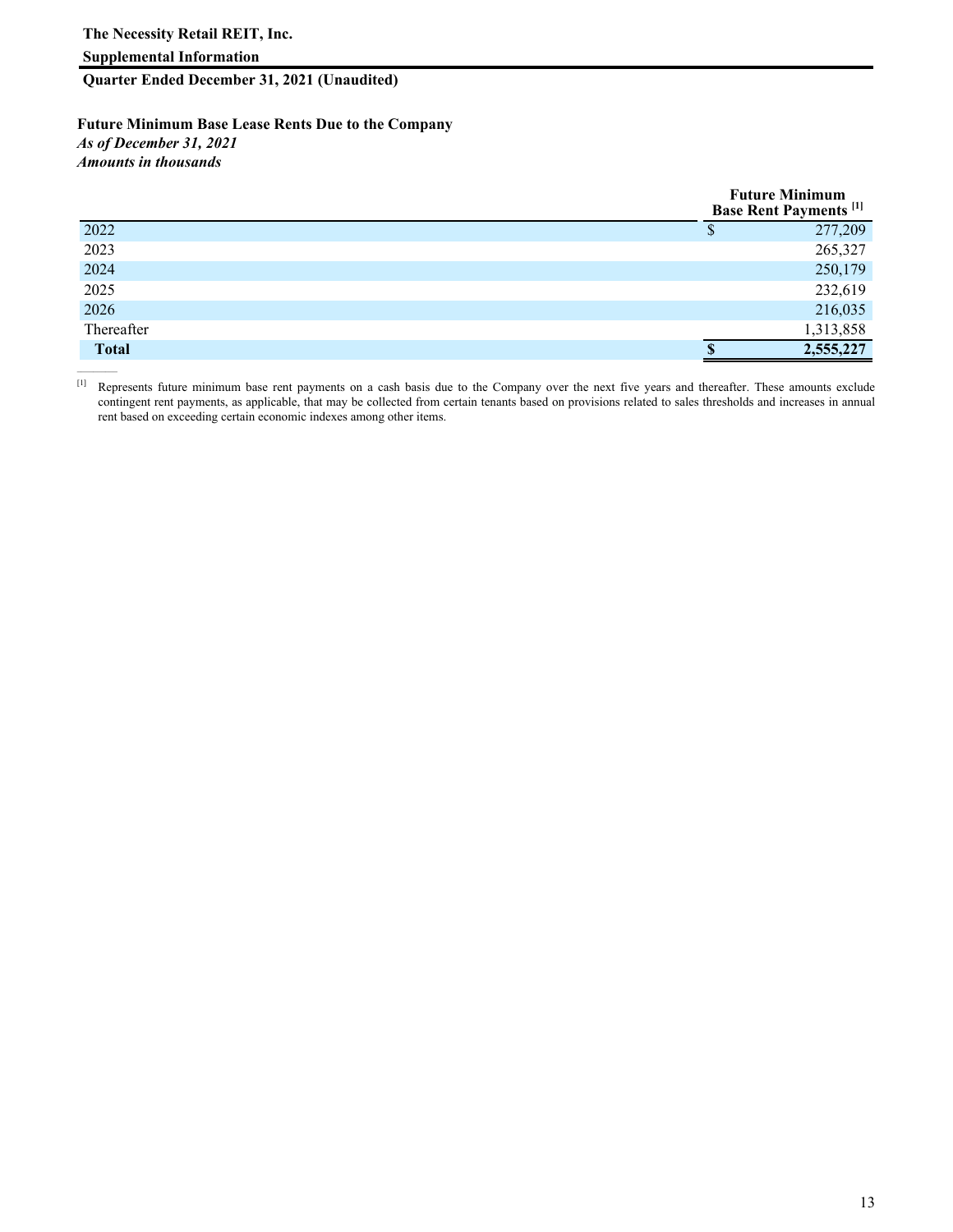### **Quarter Ended December 31, 2021 (Unaudited)**

### **Top Ten Tenants (by annualized straight-line rent)** *As of December 31, 2021 Amounts in thousands, except percentages*

| <b>Tenant / Lease</b><br><b>Guarantor</b> | <b>Property</b><br><b>Type</b> | <b>Tenant Industry</b>      |               | Annualized<br>SL Rent <sup>[1]</sup> | <b>SL Rent</b><br>Percent | Remaining<br>Lease<br>Term $[2]$ | Investment<br>Grade <sup>[3]</sup> |
|-------------------------------------------|--------------------------------|-----------------------------|---------------|--------------------------------------|---------------------------|----------------------------------|------------------------------------|
| Sanofi US                                 | Office                         | Pharmaceuticals             | $\mathbb{S}$  | 17,143                               | $6\%$                     | 11.0                             | Yes                                |
| <b>Truist Bank</b>                        | Retail                         | Retail Banking              |               | 15,419                               | $5\%$                     | 7.5                              | Yes                                |
| Fresenius                                 | Retail                         | Healthcare                  |               | 14,710                               | $5\%$                     | 6.8                              | Yes                                |
| Mountain Express                          | Retail                         | Gas/Convenience             |               | 13,237                               | $5\frac{9}{6}$            | 16.7                             | No                                 |
| AmeriCold                                 | Distribution                   | Refrigerated<br>Warehousing |               | 12,720                               | $4\frac{9}{6}$            | 5.7                              | Yes                                |
| Tenants $6 - 10$                          | Various                        | Various                     |               | 38,165                               | 13 $%$                    | 9.6                              | 3 of 5 - Yes                       |
| Subtotal                                  |                                |                             |               | 111,394                              | 38 %                      | 9.4                              |                                    |
| Remaining portfolio                       |                                |                             |               | 176,759                              | 62 %                      |                                  |                                    |
| <b>Total Portfolio</b>                    |                                |                             | <sup>\$</sup> | 288,153                              | 100 %                     |                                  |                                    |

 $[1]$  Calculated using the most recent available lease terms as of December 31, 2021.

 $[2]$  Based on annualized straight-line rent as of December 31, 2021.

<sup>[3]</sup> The top ten tenants are 67.0% actual investment grade rated and 7.9% implied investment grade rated (see page 6 for definition of Investment Grade).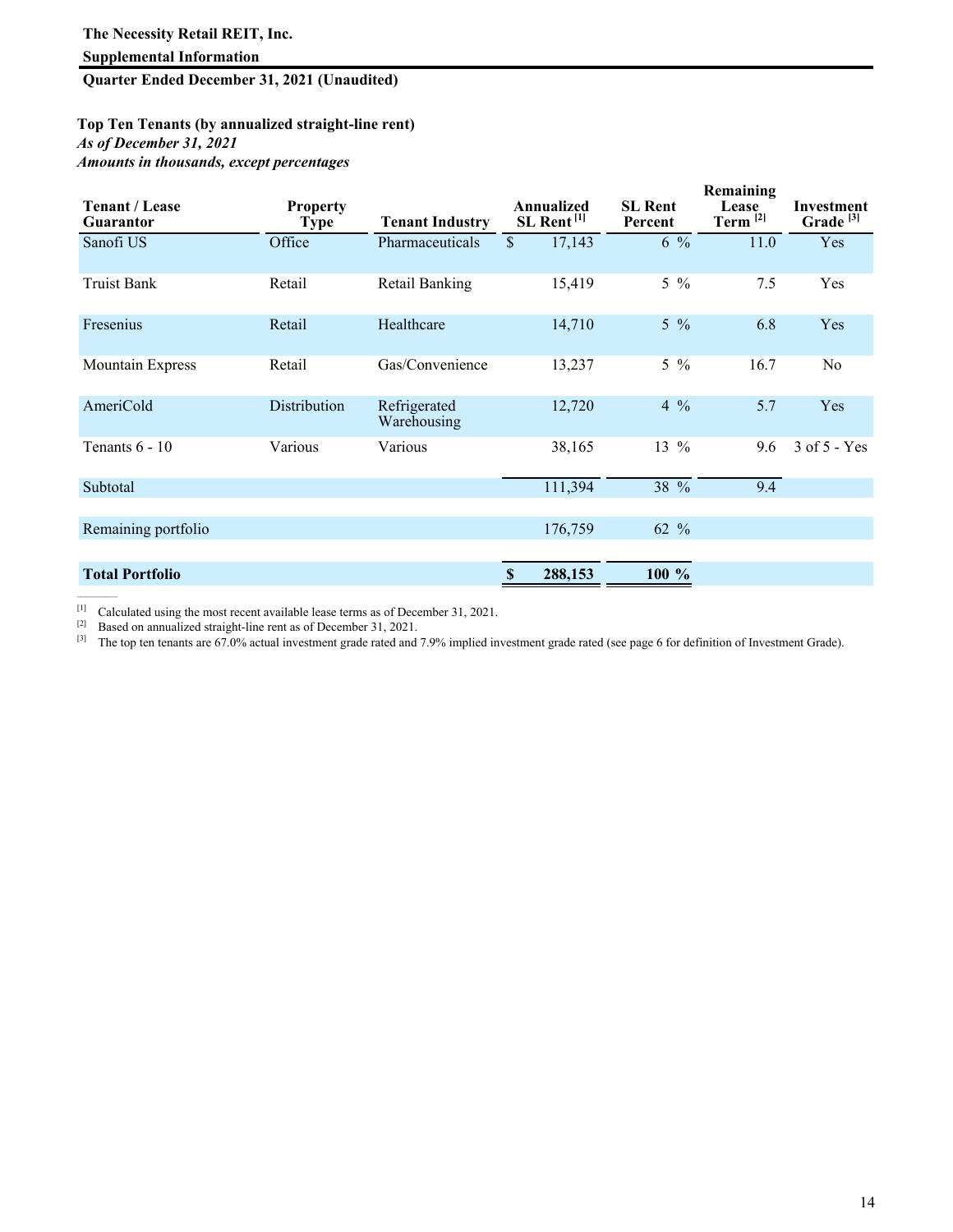### **Supplemental Information**

### **Quarter Ended December 31, 2021 (Unaudited)**

### **Diversification by Property Type** *As of December 31, 2021 Amounts in thousands, except percentages*

| <b>Total Portfolio</b>                 |         |                                        |                           |                          |  |  |  |  |
|----------------------------------------|---------|----------------------------------------|---------------------------|--------------------------|--|--|--|--|
| Annualized<br>$SL$ Rent <sup>[1]</sup> |         |                                        | <b>Square Feet</b>        | Sq. ft.<br>Percent       |  |  |  |  |
| \$                                     | 235,886 | 82 %                                   | 13,979                    | 70 %                     |  |  |  |  |
|                                        | 31,058  | $11\%$                                 | 4,610                     | 23 %                     |  |  |  |  |
|                                        | 21,209  | $7\frac{9}{6}$                         | 1,442                     | $7\frac{9}{6}$           |  |  |  |  |
|                                        | 288,153 | 100 %                                  | 20,031                    | 100 %                    |  |  |  |  |
|                                        |         |                                        |                           |                          |  |  |  |  |
|                                        |         | <b>SL Rent</b><br>Percent              | <b>Square Feet</b><br> 2  | Sq. ft.<br>Percent       |  |  |  |  |
|                                        |         |                                        |                           |                          |  |  |  |  |
| \$                                     | 124,612 | 53 %                                   | 4,186                     | $32 \%$                  |  |  |  |  |
|                                        | 25,910  | $11\%$                                 | 2,553                     | $20\%$                   |  |  |  |  |
|                                        |         |                                        |                           |                          |  |  |  |  |
|                                        | 42,244  | 18 %                                   | 2,576                     | 20 %                     |  |  |  |  |
|                                        | 43,120  | $18\%$                                 | 3,704                     | 28 %                     |  |  |  |  |
|                                        | 235,886 | 100 %                                  | 13,019                    | 100 %                    |  |  |  |  |
|                                        |         | Annualized<br>$SL$ Rent <sup>[1]</sup> | <b>SL Rent</b><br>Percent | <b>Retail Properties</b> |  |  |  |  |

[1] Calculated using the most recent available lease terms as of December 31, 2021.<br>[2] Represents total reptable square feet of retail properties occupied as of December

<sup>[2]</sup> Represents total rentable square feet of retail properties occupied as of December 31, 2021.<br><sup>[3]</sup> Includes single-tenant retail properties leased to tenants in the retail banking restaurant given

Includes single-tenant retail properties leased to tenants in the retail banking, restaurant, grocery, pharmacy, gas/convenience, fitness, healthcare, and auto services sectors.

[4] Includes single-tenant retail properties leased to tenants in the discount retail, home improvement, furniture, specialty retail, auto retail, sporting goods sectors, wireless/electronics, department stores and home improvement.

[5] Represents multi-tenant properties leased to tenants in the restaurant, discount retail, entertainment, salon/beauty, and grocery sectors, among others.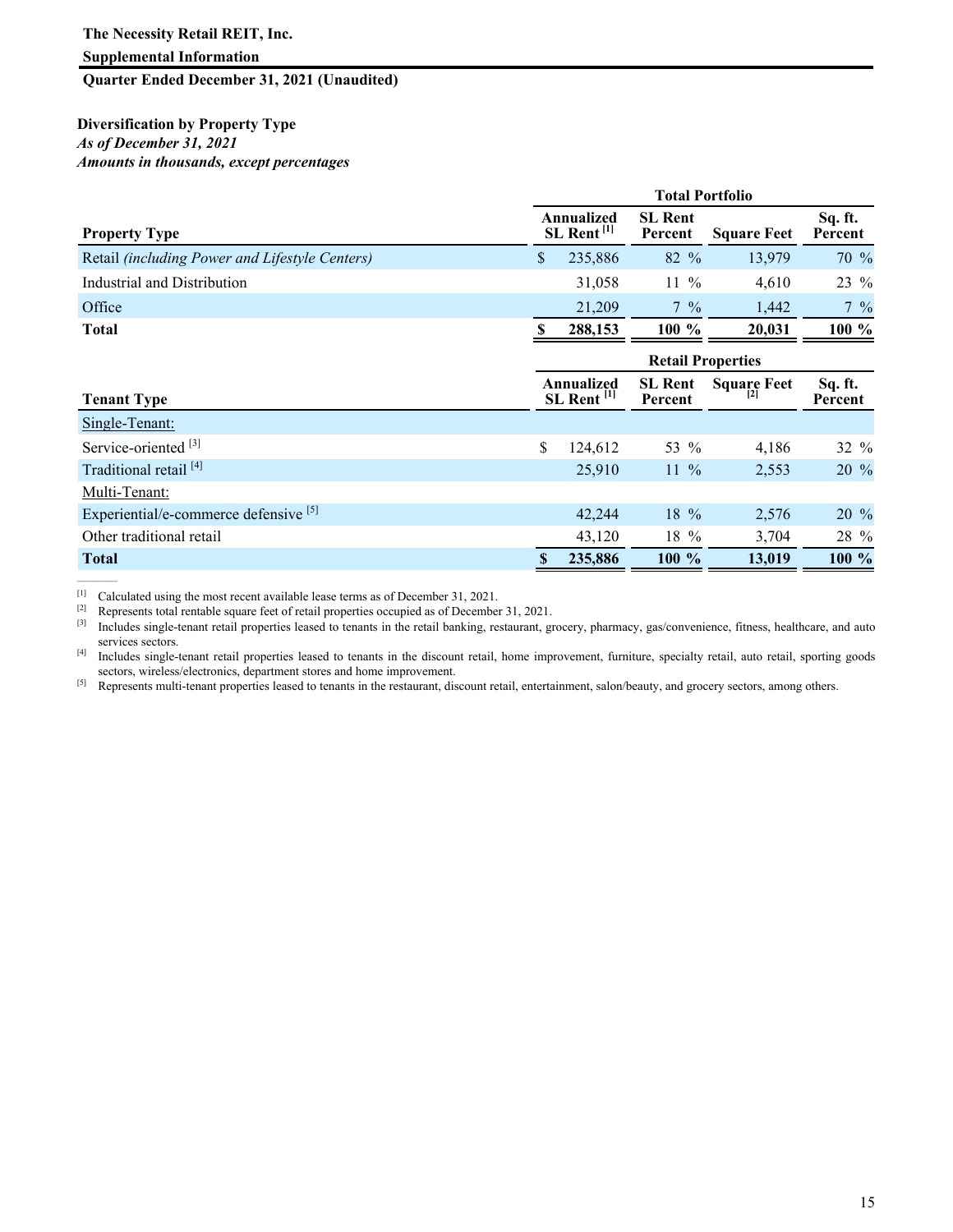### **Quarter Ended December 31, 2021 (Unaudited)**

### **Diversification by Geography** *As of December 31, 2021 Amounts in thousands, except percentages*

|                           | <b>Total Portfolio</b> |                                             |                           |                    |                 |
|---------------------------|------------------------|---------------------------------------------|---------------------------|--------------------|-----------------|
| Region                    |                        | <b>Annualized SL</b><br>Rent <sup>[1]</sup> | <b>SL Rent</b><br>Percent | <b>Square Feet</b> | Sq. ft. Percent |
| Alabama                   | $\overline{\$}$        | 14,544                                      | $5.0\%$                   | 1,405              | 6.9 %           |
| Alaska                    |                        | 409                                         | $0.1 \%$                  | 9                  | $0.1 \%$        |
| Arizona                   |                        | 352                                         | $0.1 \%$                  | 22                 | $0.1\%$         |
| Arkansas                  |                        | 2,387                                       | $0.8\%$                   | 88                 | $0.4\%$         |
| California                |                        | 228                                         | $0.1\%$                   | $\overline{9}$     | 0.1 %           |
| Colorado                  |                        | 776                                         | $0.3\%$                   | 52                 | 0.3 %           |
| Connecticut               |                        | 1,801                                       | $0.6\%$                   | 98                 | $0.5\%$         |
| Delaware                  |                        | 176                                         | $0.1 \%$                  | 5                  | $0.1 \%$        |
| District of Columbia      |                        | 236                                         | $0.1\%$                   | $\overline{4}$     | $0.1\%$         |
| Florida                   |                        | 19,365                                      | $6.7 \%$                  | 1,199              | 5.9 %           |
| Georgia                   |                        | 31,677                                      | 11.0 %                    | 1,996              | 9.9 %           |
| Idaho                     |                        | 331                                         | $0.1 \%$                  | 14                 | $0.1 \%$        |
| Illinois                  |                        | 10,517                                      | 3.6 %                     | 741                | $3.7 \%$        |
| Indiana                   |                        | 2,109                                       | 0.7 %                     | 91                 | $0.5\%$         |
| Iowa                      |                        | 2,662                                       | $0.9\%$                   | 166                | $0.8\%$         |
| Kansas                    |                        | 4,506                                       | 1.6 $%$                   | 282                | 1.4 $%$         |
| Kentucky                  |                        | 10,747                                      | 3.7 %                     | 677                | 3.4 %           |
| Louisiana                 |                        | 6,515                                       | 2.3 %                     | 354                | $1.8\%$         |
| Maine                     |                        | 349                                         | $0.1\%$                   | 27                 | 0.1 %           |
| Maryland                  |                        | 858                                         | $0.3\%$                   | 21                 | $0.1 \%$        |
| Massachusetts             |                        | 9,269                                       | 3.2 %                     | 992                | 5.0 %           |
| Michigan                  |                        | 9,483                                       | 3.3 %                     | 527                | $2.6\%$         |
| Minnesota                 |                        | 10,597                                      | 3.7 %                     | 761                | 3.8 %           |
| Mississippi               |                        | 5,821                                       | 2.0 %                     | 252                | 1.3 $%$         |
| Missouri                  |                        | 5,932                                       | 2.1 %                     | 493                | $2.5\%$         |
| Montana                   |                        | 1,184                                       | $0.4\%$                   | 42                 | 0.2 %           |
| Nebraska                  |                        | 495                                         | $0.2 \%$                  | 12                 | $0.1\%$         |
| Nevada                    |                        | 6,691                                       | $2.3\%$                   | 408                | 2.0%            |
| New Hampshire             |                        | 127                                         | $-$ %                     | 6                  | $0.1 \%$        |
| New Jersey <sup>(2)</sup> |                        | 18,655                                      | 6.5 %                     | 817                | 4.2 %           |
| New Mexico                |                        | 629                                         | 0.2 %                     | 47                 | 0.2 %           |
| New York                  |                        | 2,774                                       | $1.0 \%$                  | 227                | $1.1\%$         |
| North Carolina            |                        | 18,415                                      | $6.4\%$                   | 1,525              | 7.5 %           |
| North Dakota              |                        | 1,222                                       | $0.4\%$                   | 170                | 0.9 %           |
| Ohio                      |                        | 17,873                                      | 6.2 %                     | 1,042              | 5.2 $%$         |
| Oklahoma                  |                        | 9,929                                       | $3.5 \%$                  | 834                | 4.2 $%$         |
| Pennsylvania              |                        | 9,763                                       | 3.4%                      | 540                | 2.7 %           |
| Rhode Island              |                        | 2,495                                       | 0.9 %                     | 156                | $0.8\,%$        |
| South Carolina            |                        | 16,851                                      | 5.8 %                     | 1,618              | 8.0 %           |
| South Dakota              |                        | 339                                         | $0.1 \%$                  | 47                 | 0.2 %           |
| Tennessee                 |                        | 3,683                                       | $1.3\%$                   | 185                | 0.9 %           |
| Texas                     |                        | 13,660                                      | 4.7 %                     | 839                | 4.2 %           |
| Utah                      |                        | 1,087                                       | $0.4\%$                   | 41                 | 0.2 %           |
| Vermont                   |                        | 84                                          | $ \%$                     | 22                 | $0.1\%$         |
| Virginia                  |                        | 3,640                                       | $1.3\%$                   | 214                | 1.1%            |
| West Virginia             |                        | 3,077                                       | $1.1~\%$                  | 261                | 1.3 $%$         |
| Wisconsin                 |                        | 2,515                                       | 0.9 %                     | 627                | 3.1 %           |
| Wyoming                   |                        | 1,318                                       | $0.5\%$                   | 66                 | 0.2 %           |
| <b>Total</b>              |                        | 288,153                                     | $100.0 \%$                | 20,031             | 100.0 %         |

[1] Calculated using the most recent available lease terms as of December 31, 2021.